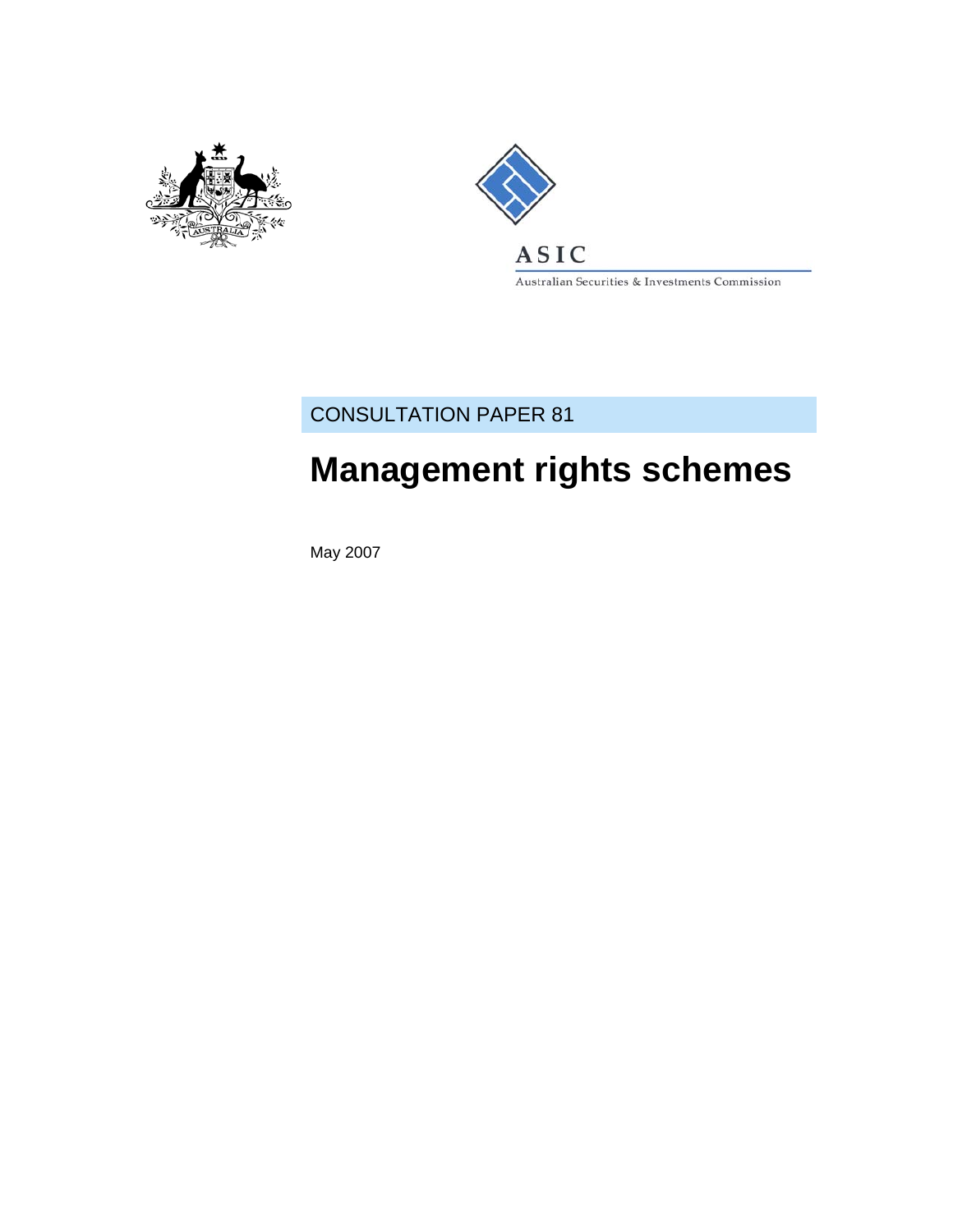# **What this paper is about**

**1** This consultation paper sets out our proposals to amend Policy Statement 140 *Serviced strata schemes* [PS 140] in relation to management rights schemes. These proposals are about:

- (a) how the AFS licensing requirements apply to people giving financial product advice about participating in a management rights scheme;
- (b) how the product disclosure regime in Part 7.9 of the *Corporations Act 2001* applies to management rights schemes; and
- (c) a range of other specific issues such as rental guarantees given by operators and furniture and fittings expenditure funds.

**2** The development of these proposals were foreshadowed in Policy Statement 167 *Licensing: Discretionary powers* [PS 167] and Policy Statement 169 *Disclosure: Discretionary powers* [PS 169], following the enactment of the *Financial Services Reform Act 2001* (the FSR Act).

**3** The 'Key terms' section contains definitions of certain words used in this paper. The Appendix provides a brief background on selected requirements under the law and ASIC policy as relevant to management rights schemes.

**4** We will also be updating the remainder of [PS 140] to reflect changes in the law since it was issued.

## **Making a submission**

**5** You are invited to comment on our proposals. These proposals are only an indication of an approach we may take and are not our final policy.

**6** As well as responding to the specific proposals and questions, please describe any alternative approaches you think would achieve our objectives. We would also like to hear from you on any related issues you consider important.

**7** As we are particularly keen to fully understand and assess the competitive, financial and other impacts of our proposals and any alternative approaches, we ask you to comment on:

- (a) the likely effect on competition;
- (b) the likely compliance costs; and
- (c) other impacts, costs and benefits.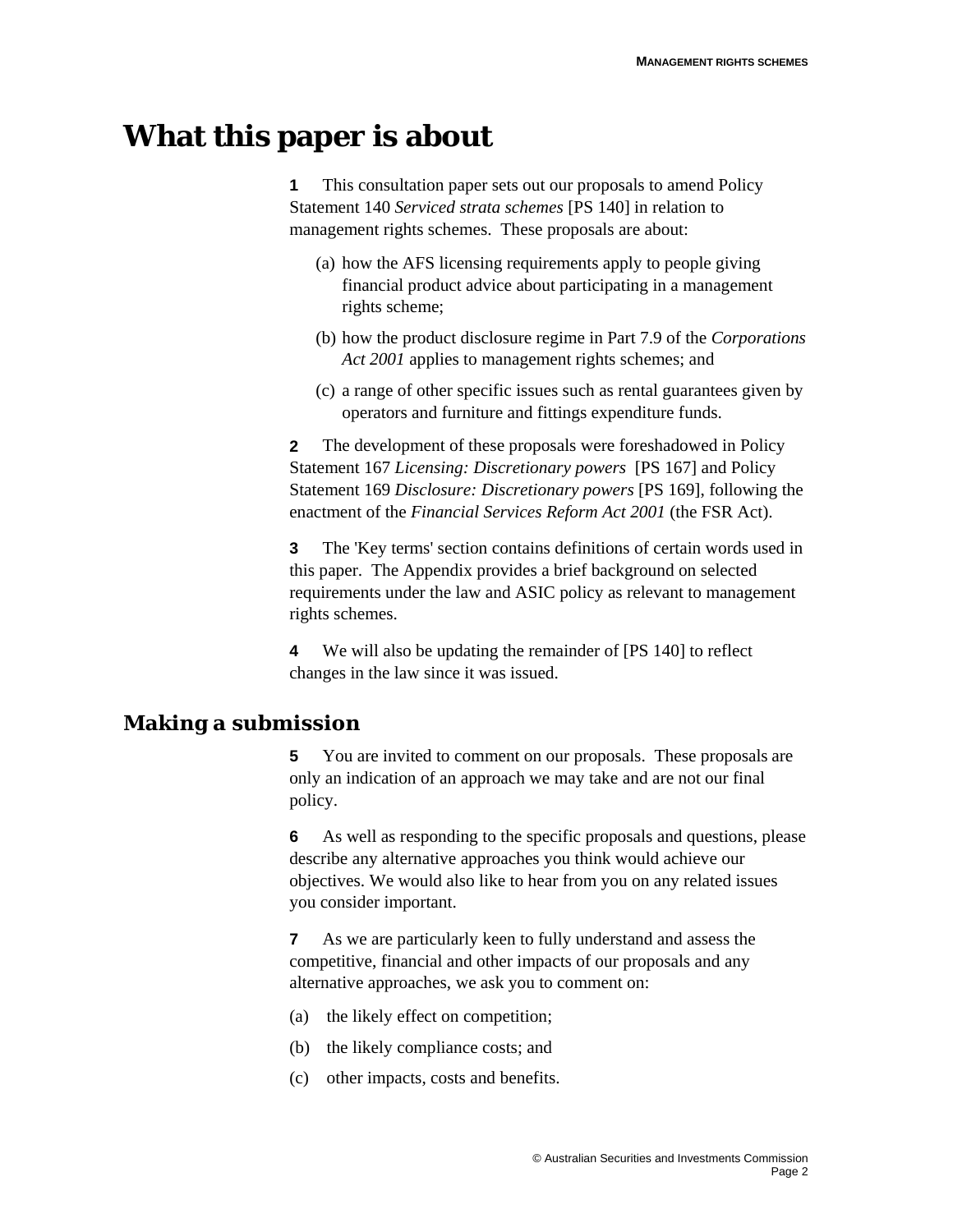**8** Where possible, we are seeking both quantitative and qualitative information. Your comments will help us update our policy on management rights schemes as appropriate. In particular, any information about compliance costs, impacts on competition and other impacts, costs and benefits will be taken into account if we prepare a Business Cost Calculator report and/or a Regulation Impact Statement as required by the Office of Best Practice Regulation (see Section 8).

**9** All submissions will be treated as public documents unless you specifically request that we treat the whole or part of your submission as confidential. However, submissions about the costs and benefits of our proposals (see Q3.1 in Section 3) will be treated as confidential unless you specifically request that we treat the whole or part of your submission in this area as not confidential.

**10** After the comment period, we aim to publish our final policy by November/December 2007.

#### **Your comments**

Comments are due by 9 July 2007 and should be sent to:

Hema Ramakrishnan Australian Securities & Investments Commission GPO Box 9827 Sydney NSW 2001 fax: (02) 9911 2316 email: ps140update@asic.gov.au

You can also contact ASIC Infoline on 1300 300 630 for information and assistance.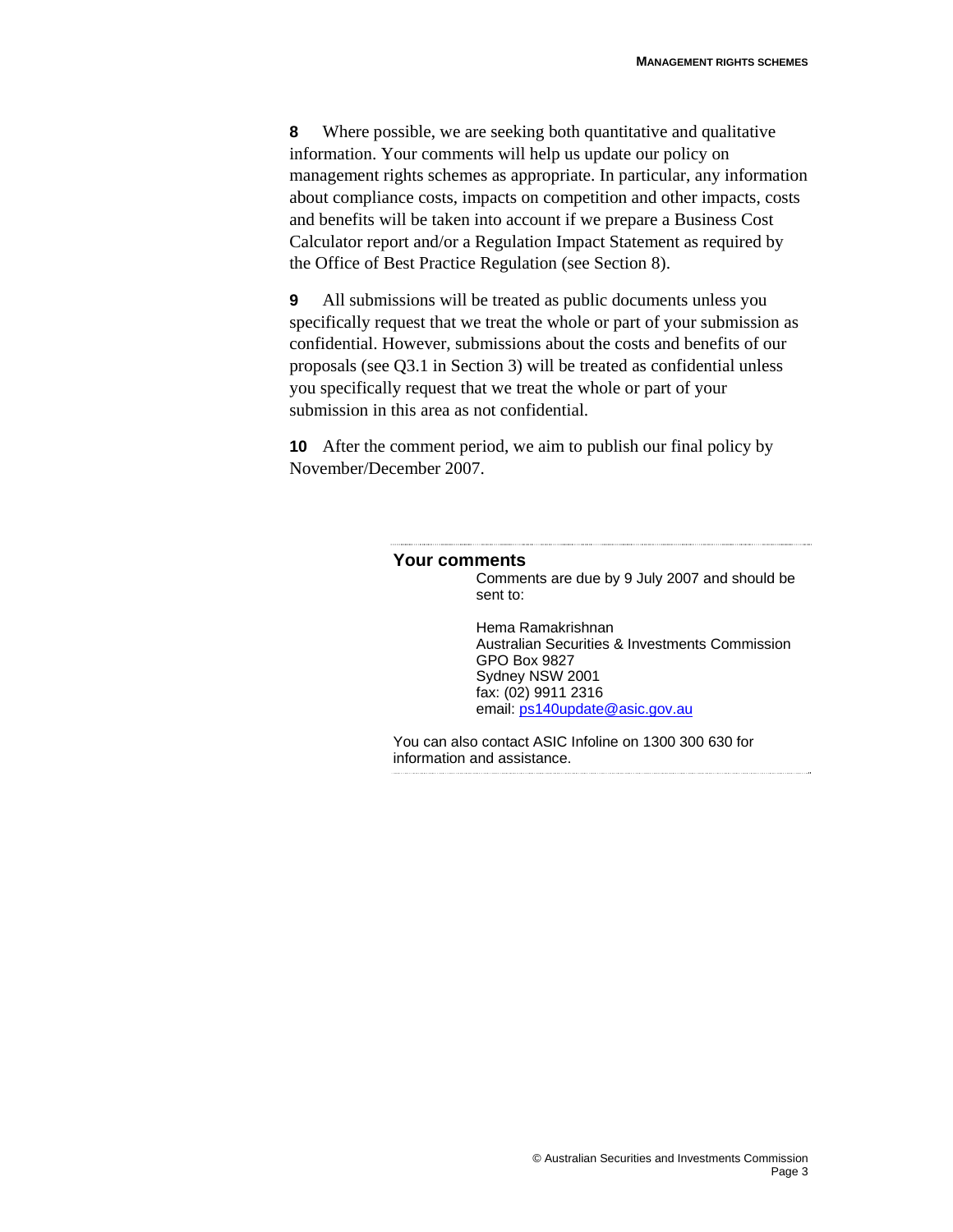# **Contents**

| <b>Section 2: Licensing requirements for</b>     |
|--------------------------------------------------|
| <b>Section 3: Application of the product</b>     |
| Section 4: Periodic reporting  10                |
| <b>Section 5: Who can issue a PDS12</b>          |
|                                                  |
| Section 7: Operator's rental guarantees15        |
| Section 8: What happens next?  17                |
|                                                  |
| <b>Appendix: Selected requirements under the</b> |
|                                                  |

*To help you understand our policy proposals the Appendix includes a summary of some relevant provisions of the law and ASIC policy.* 

*Please note that any discussion in this paper, including the Appendix, of current requirements that apply under the Act and aspects of the ambit of relief under our current policy do not constitute legal advice. Nor is this paper an exhaustive discussion of all legal requirements applicable to these schemes.*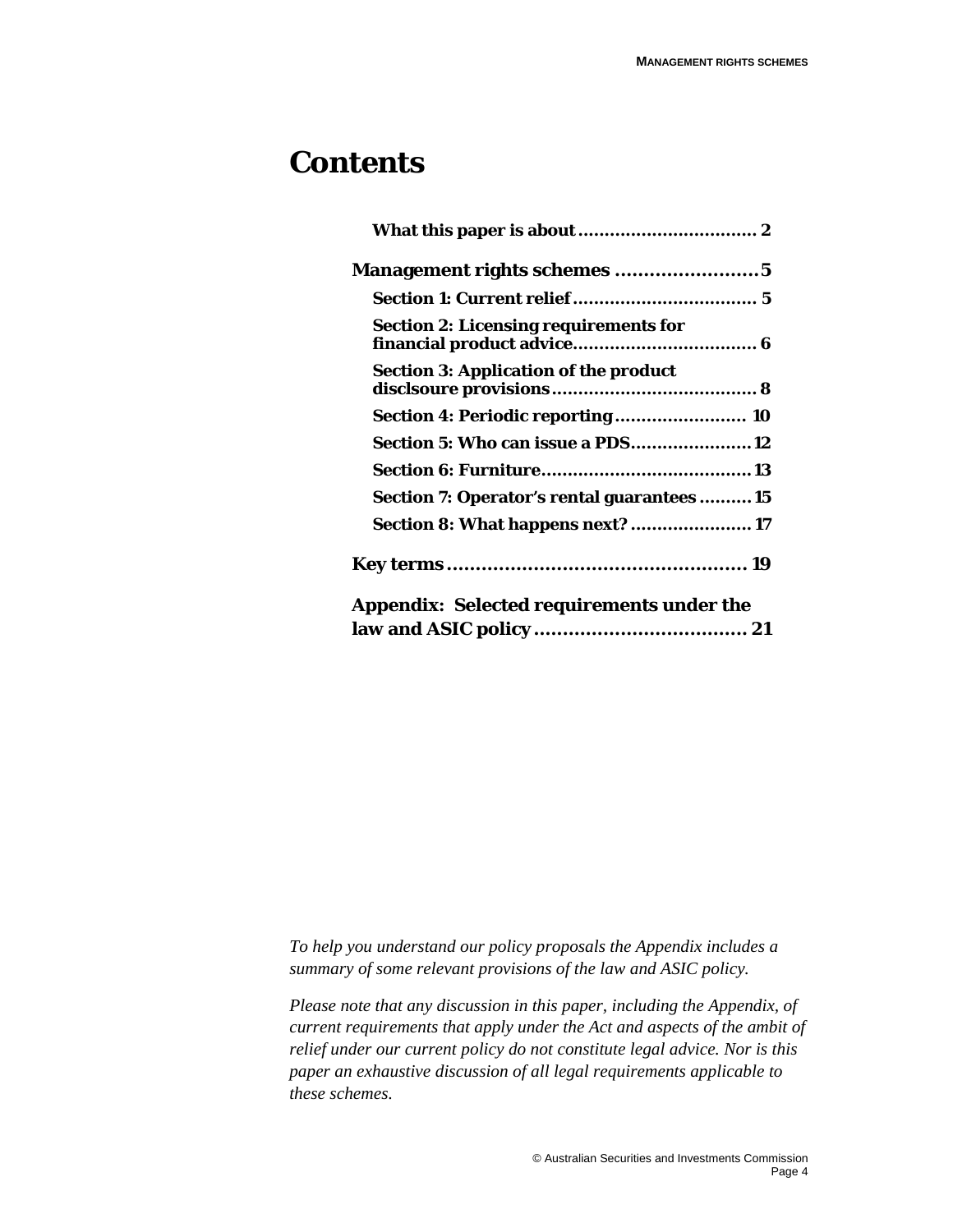# **Management rights schemes**

# **Section 1: Current relief**

**1.1** Management rights schemes typically involve holiday letting arrangements for strata units. A more detailed definition is set out in the Key Terms section of this paper.

**1.2** Management rights schemes are a managed investment scheme under the *Corporations Act 2001* (the Act). As such they are a financial product and the financial services provisions under the Act apply to the operation of these schemes if the schemes are registered, or to certain services provided in relation to these schemes, unless we give relief.

**Note:** [PS 140] details how we regulate the serviced strata industry (which includes management rights schemes) and identifies when we would give relief from some or all of the managed investment, licensing and hawking provisions of the Act for serviced strata schemes.

**1.3** Under [PS 140], operators of management rights schemes that fall under the definition in [PS 140.41] benefit from relief under Class Order [CO 02/304] *Management rights schemes* and Class Order [CO 02/305] *Management rights schemes* from the:

- (a) managed investment scheme provisions;
- (b) licensing requirements for dealing in interests in these schemes; and
- (c) hawking provisions of the Act.

**1.4** This relief applies if the schemes comply with various requirements set out in the class order.

> **Note:** No relief is given from Part 7.9 *Financial product disclosure and other provisions relating to issue sale and purchase of financial products* of the Act.

**1.5** Similar relief is given on a case-by-case basis, under Pro Forma 187 *Management rights schemes where the strata unit cannot be used as a residence* [PF 187], for schemes with apartments that cannot be used as a residence due to zoning restrictions.

**1.6** The Appendix provides more background on the application of the *Corporations Act 2001* to management rights schemes and the nature of our current relief.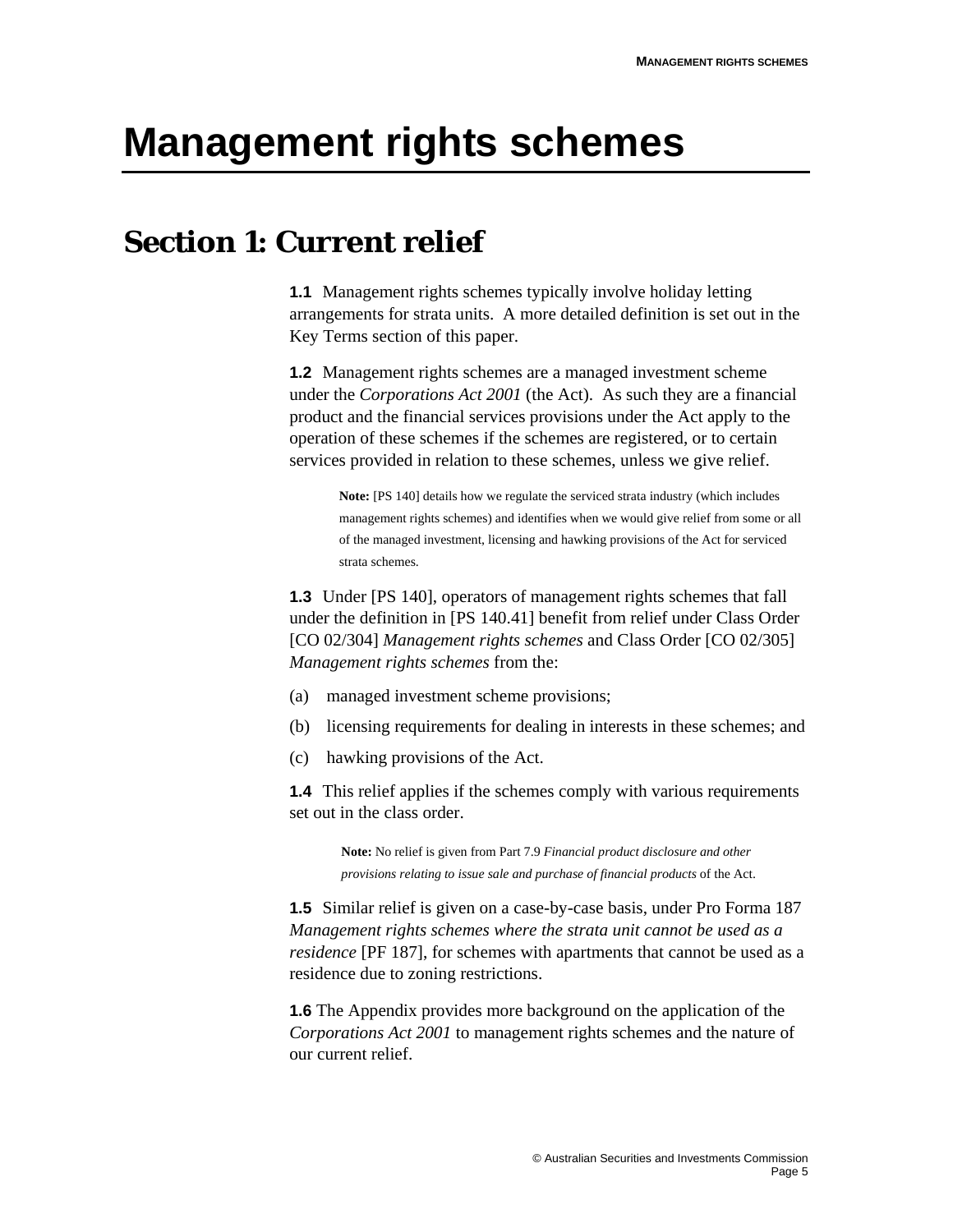# **Section 2: Licensing requirements for financial product advice**

## **Our proposals**

**2.1** We propose to give relief so that certain providers of general or personal financial product advice on interests in a management rights scheme do not need to hold an Australian financial services (AFS) licence (see paras 1 to 10 in the Appendix for an overview of relevant licensing requirements).

**2.2** We propose that the relief be limited to circumstances when the provider of the advice is either:

- (a) licensed under State or Territory laws as a real estate agent, conveyancing agent, business agent or property developer; or
- (b) registered as a representative of one of these licensees or acting on behalf of the licensee, as permitted by the relevant State or Territory law.
- **2.3** This proposal aims to:
- (a) recognise that the real property industry is regulated under a different regime;
- (b) alleviate the need for sales intermediaries in the real estate industry to obtain an AFS licence;
- (c) recognise the context in which advice is given on interests in management rights schemes when the substantial aspect of the transaction advised on generally concerns the purchase of real estate rather than a financial product; and
- (d) rely on the degree of consumer protection in State or Territory licensing regimes.

- **Q2.1** Is it appropriate for ASIC to give licensing relief for financial product advice for the relevant persons? If so why, and if not, why not, and what alternative, if any, would you propose? Are there any significant consumer risks from the proposed relief?
- **Q2.2** Should we instead, or also, invite individual applications for relief with conditions tailored to address specific character and competency requirements? If so, on what basis should we consider this alternative and what conditions would be appropriate and sufficient?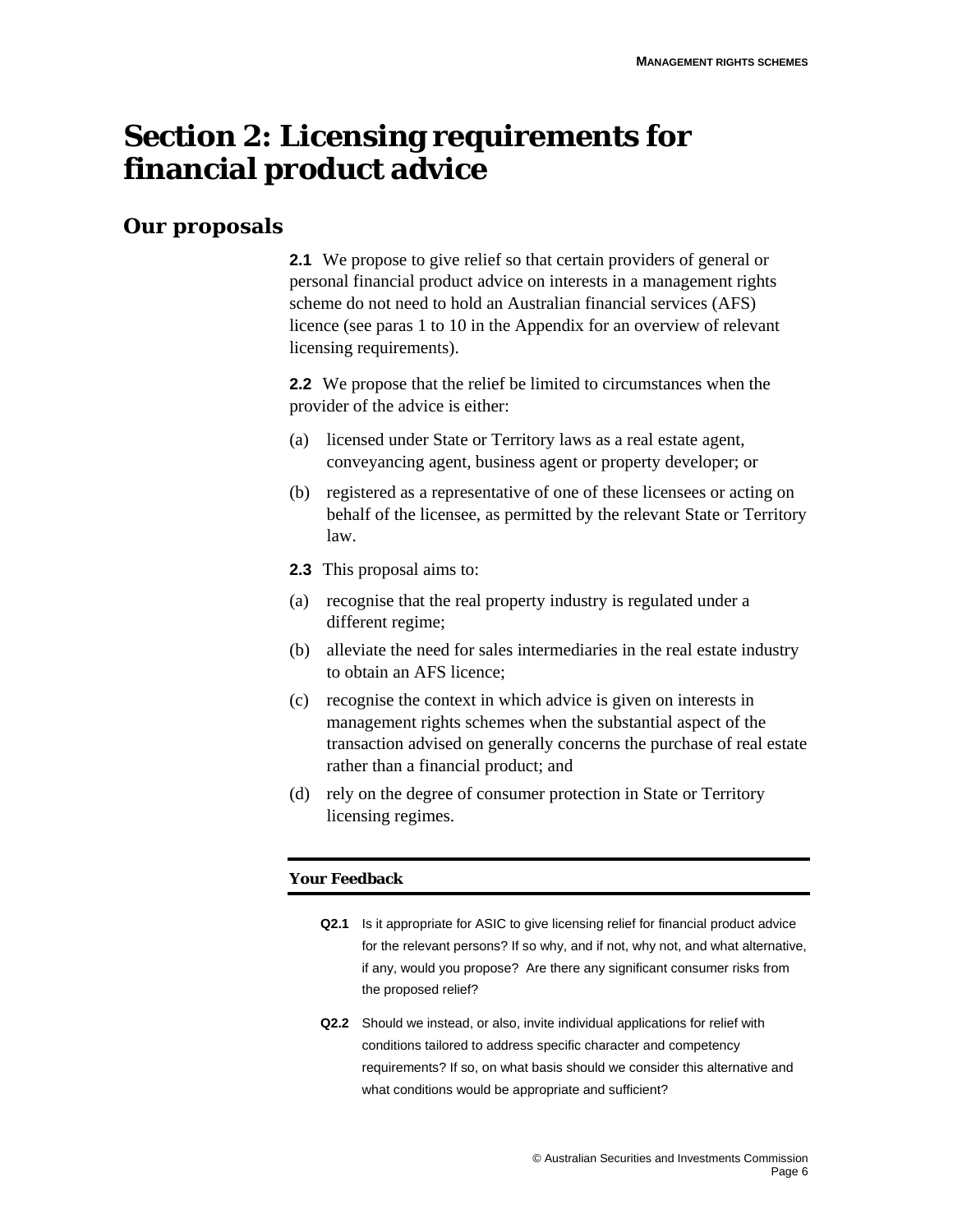**Q2.3**. Should we limit any licensing relief to general financial product advice? If so why and if not why not?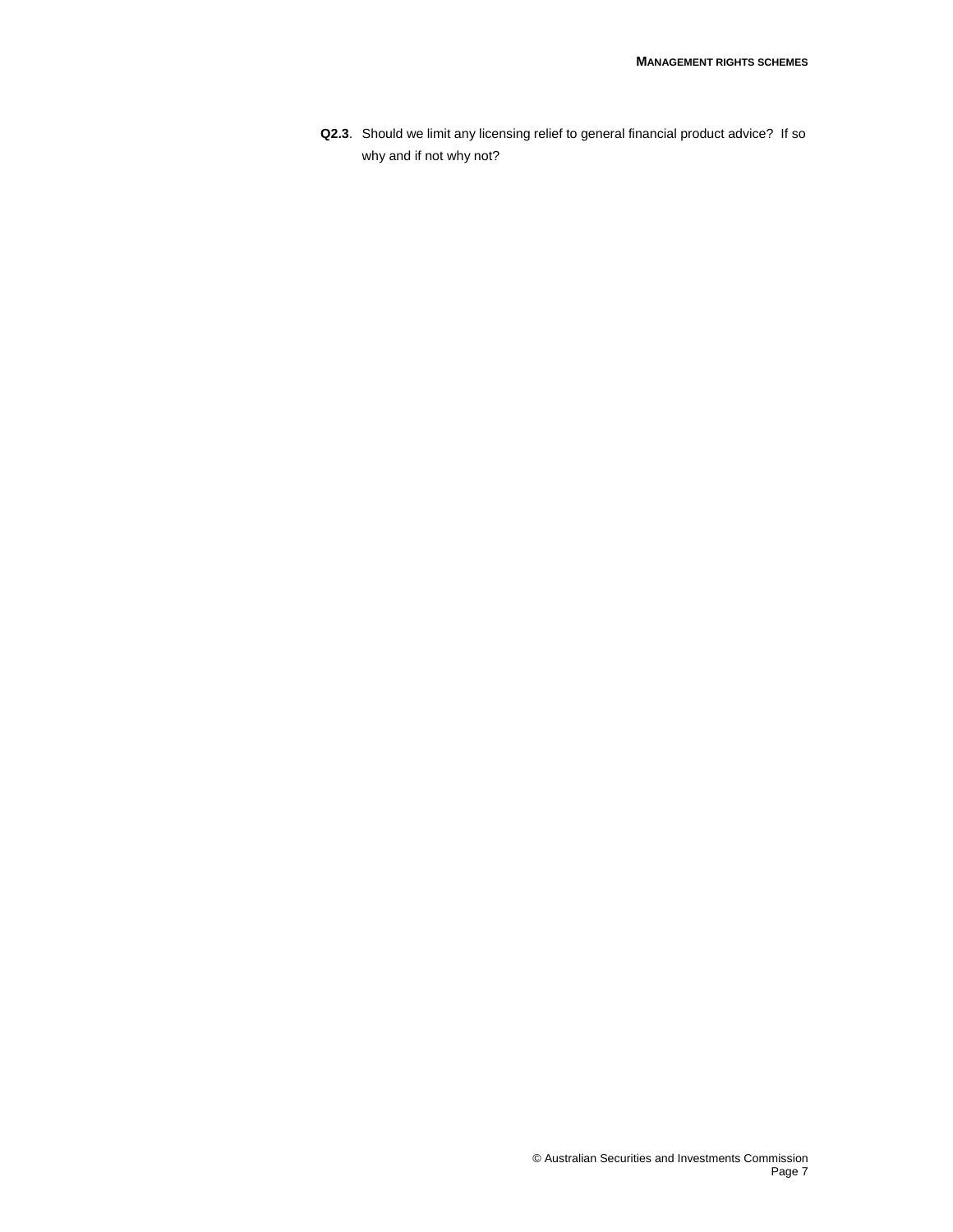# **Section 3: Application of the product disclsoure provisions**

## **Our proposals**

**3.1** We propose to continue not to give relief from any of the product disclosure provisions in Part 7.9 applicable to operators of management rights schemes. These provisions are:

- (a) Division 2, PDS requirements;
- (b) Division 4, the advertising provisions;
- (c) Section 1017A, further information on request;
- (d) Section 1017B, significant events disclosure;
- (e) Section 1017F, confirming transactions; and
- (f) Section 1017G, alternative dispute resolution requirements.

**Note:** We discuss application of the periodic statement requirements under s1017D in the next section of this paper.

**3.2** We believe that compliance with Part 7.9 is not unreasonably burdensome and that these are important consumer protections that should continue to apply for the benefit of retail clients participating in management rights schemes.

**3.3** The PDS requirement (see paras 11 to 17 in the Appendix) broadly reflects the obligation to give a disclosure statement required under earlier management rights scheme relief that applied before the transition to the PDS regime over 2002 to 2004.

- **Q3.1** Does compliance with the relevant provisions of Part 7.9 impose an unreasonable level of burden for operators? If so, why and, if not, why not? Please give examples and when possible quantify costs. The following examples of costs would be useful to us: the cost of producing a PDS; the cost of legal advice on Part 7.9 obligations; the cost of dealing with the complaints process under an approved external dispute resolution scheme. This information will be treated as confidential unless you make a specific request to the contrary.
- **Q3.2** Is relief from any or all these provisions justifiable having regard to the protection they give investors? If not, why not and if so, why and please address why consumer risks do not arise in this regard?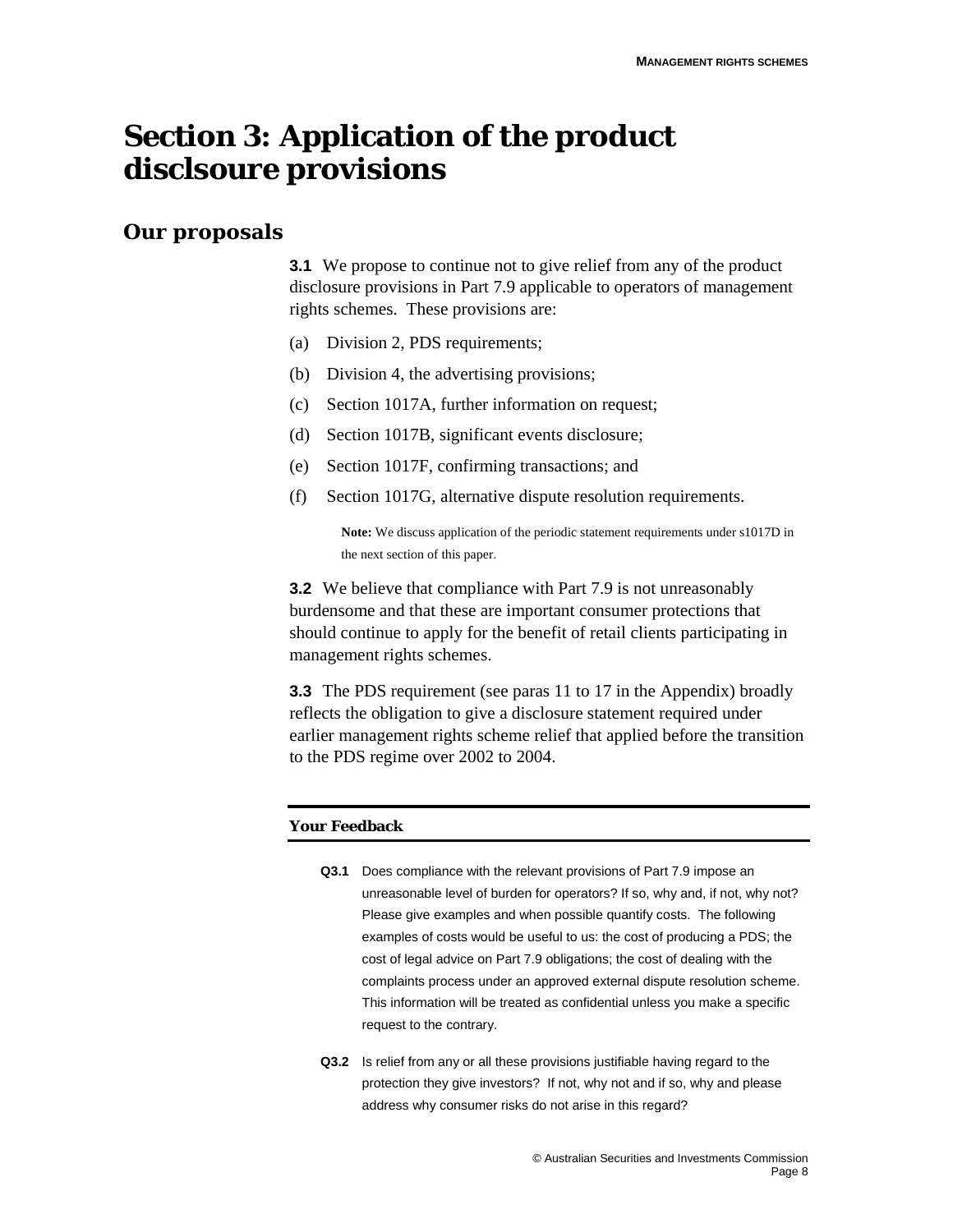- **Q3.3** Based on 2006 figures, we expect the cost of complying with the external dispute resolution requirement to be a one off cost under \$4,000 for voting membership of the Financial Industry Complaints Scheme (FICS) and a couple of thousand dollars a year in levy (the exact amount of the annual levy being dependent on the size of the scheme). We would envisage additional costs in the form of time spent in completing administrative details for FICS membership and time spent dealing with complaints referred to FICS and any costs of awards paid, etc. Are there any further costs to complying with the alternate dispute resolution requirements that we are unaware of?
- **Q3.4** Is a comparable level of protection for retail clients given by any external dispute resolution regime applying to management rights schemes, where the external dispute resolution regime is outside the scope of the Corporations Act?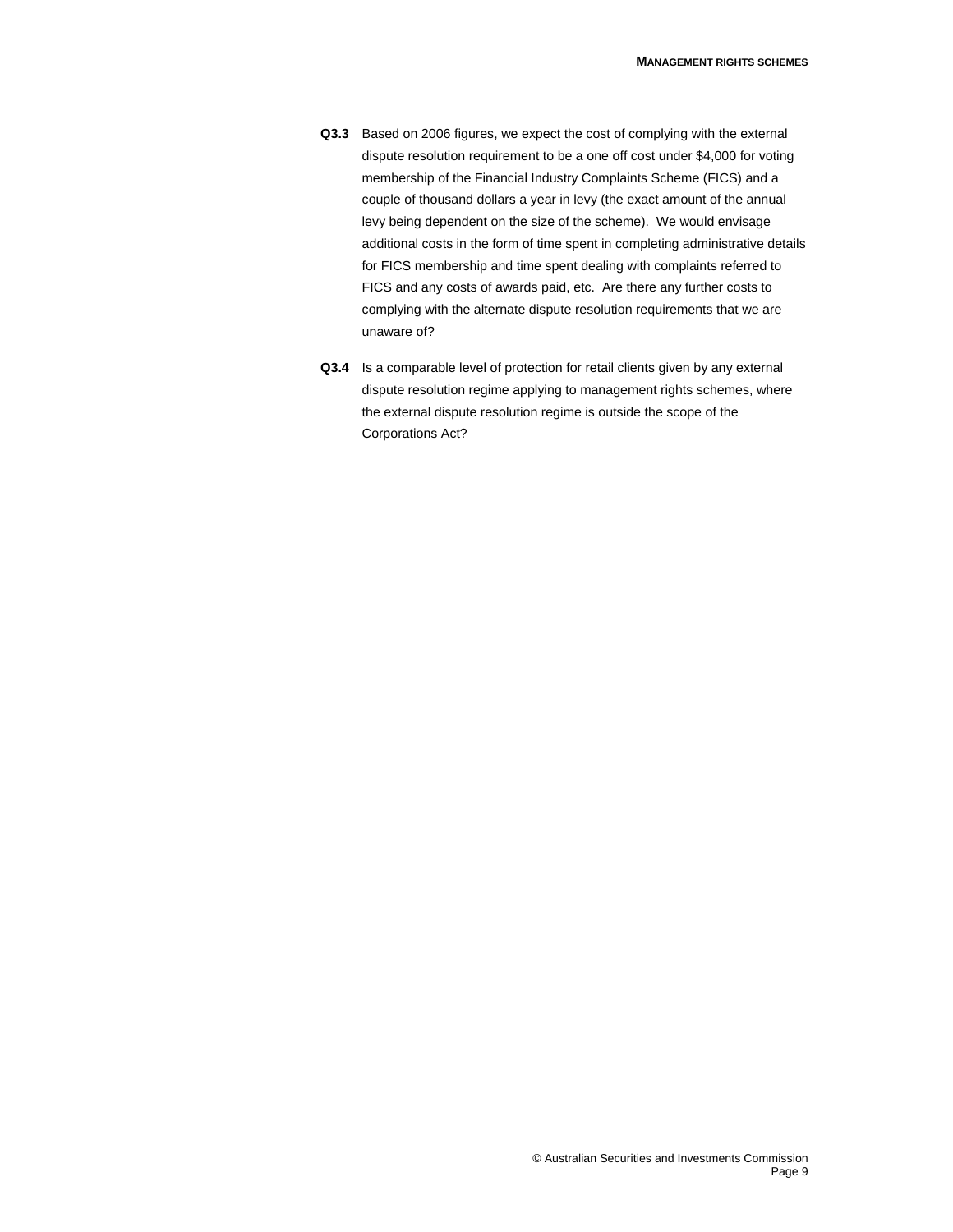# **Section 4: Periodic reporting**

## **Our proposals**

**4.1** The terms of our original management rights scheme relief did not contemplate a periodic reporting requirement for these schemes. Periodic reporting relating to each client's investment in financial products under s1017D was introduced by the *Financial Services Reform Act 2001* and applies to all registered managed investment schemes.

**Note:** See paras 35-37 of the Appendix for an overview of the periodic reporting requirements in s1017D.

**4.2** Our general policy, as stated in [PS 169.24], is to require operators of schemes granted relief from the managed investment scheme provisions (Chapter 5C), to comply with s1017D, the periodic reporting requirement.

**Note:** Management rights schemes are granted relief from the managed investment scheme provisions under the Act. This relief prevents the classification of interests in the scheme as a 'managed investment product' under the Act and thus technically removes the application of the periodic reporting requirement under s1017D to management rights schemes.

**4.3** We are now reviewing our management rights scheme policy in light of the product disclosure provisions in Part 7.9 and are considering if we should apply our general policy on requiring compliance with s1017D to management rights schemes. Instead of requiring strict compliance with s1017D, we propose to apply a modified version of periodic reporting as a condition of class order relief for operators of management rights schemes.

**4.4** We propose that the class order would require:

- (a) a management rights scheme operator to give each retail client participating in the scheme a periodic statement;
- (b) the periodic statement to be given at least annually by the operator; and
- (c) the periodic statement to detail any transactions affecting the member's entitlement in the management rights scheme during that period. This may include, for example, rental receipts and operator's fees.
- **4.5** This proposal aims to:
- (a) maintain a basic consumer protection mechanism by giving periodic disclosure for retail clients;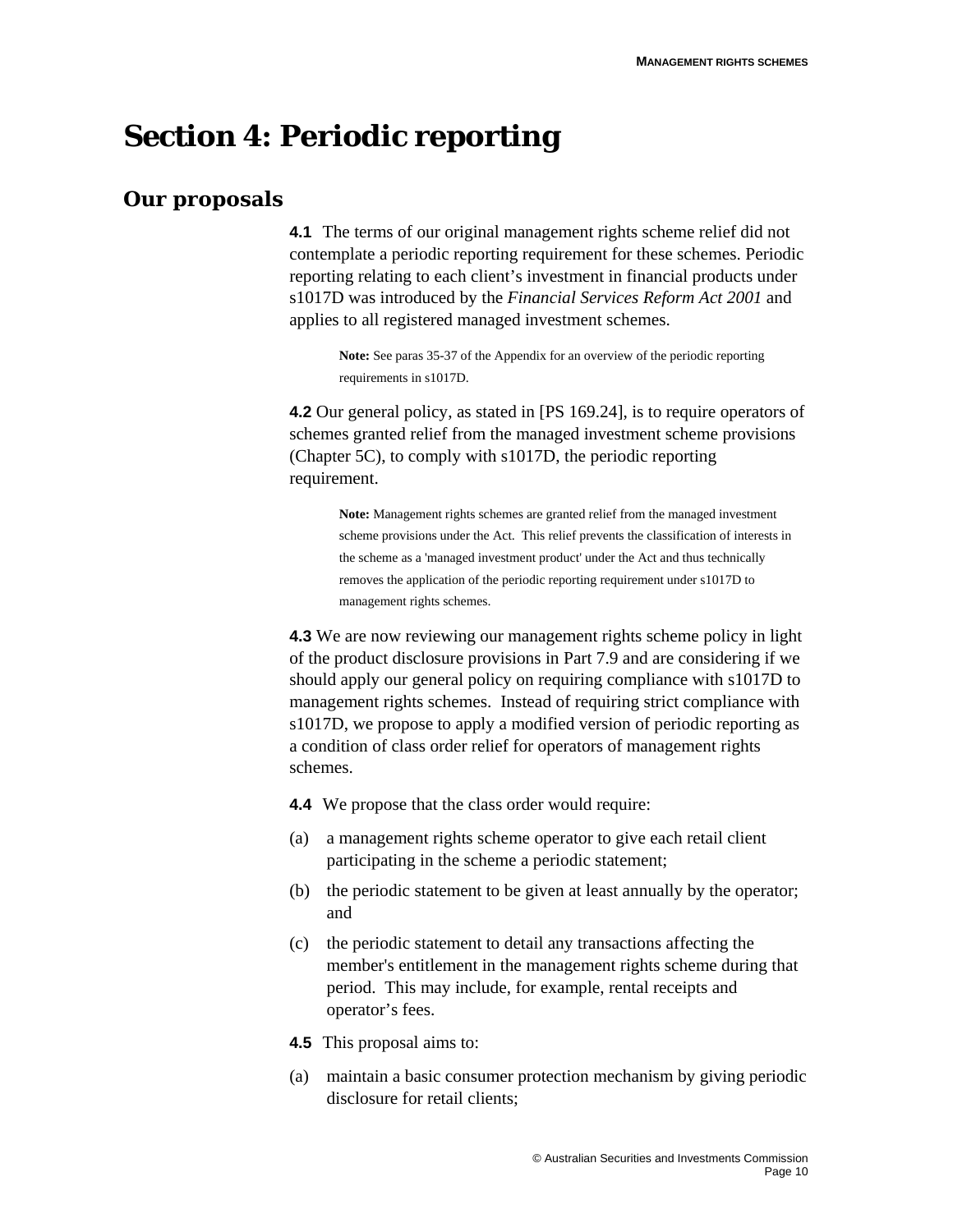- (b) avoid duplicating detailed periodic reporting requirements that may be required under individual State or Territory legislation yet maintain a minimum national requirement for the industry; and
- (c) reflect good commercial practice as currently implemented by many in the management rights scheme industry.

- **Q4.1** Are there any circumstances where it would not be of value to provide a minimum periodic reporting requirement for consumers?
- **Q4.2** What, if any, burden would be imposed on operators in complying with this proposal? For example, would this proposal require operators to take many additional steps from their current practice? If so, please specify and quantify where possible any additional costs that arise.
- **Q4.3** Do you consider the proposed conditions in paragraph 4.4 appropriate? If not, why not and what alternative, if any, would you propose? Is there any other information that should be required in the periodic statements?
- **Q4.4** Would it be preferable to require compliance with the periodic statement requirement in s1017D as if the scheme was a registered scheme instead (i.e. not apply a modified requirement as proposed)? If so, why and, if not, why not?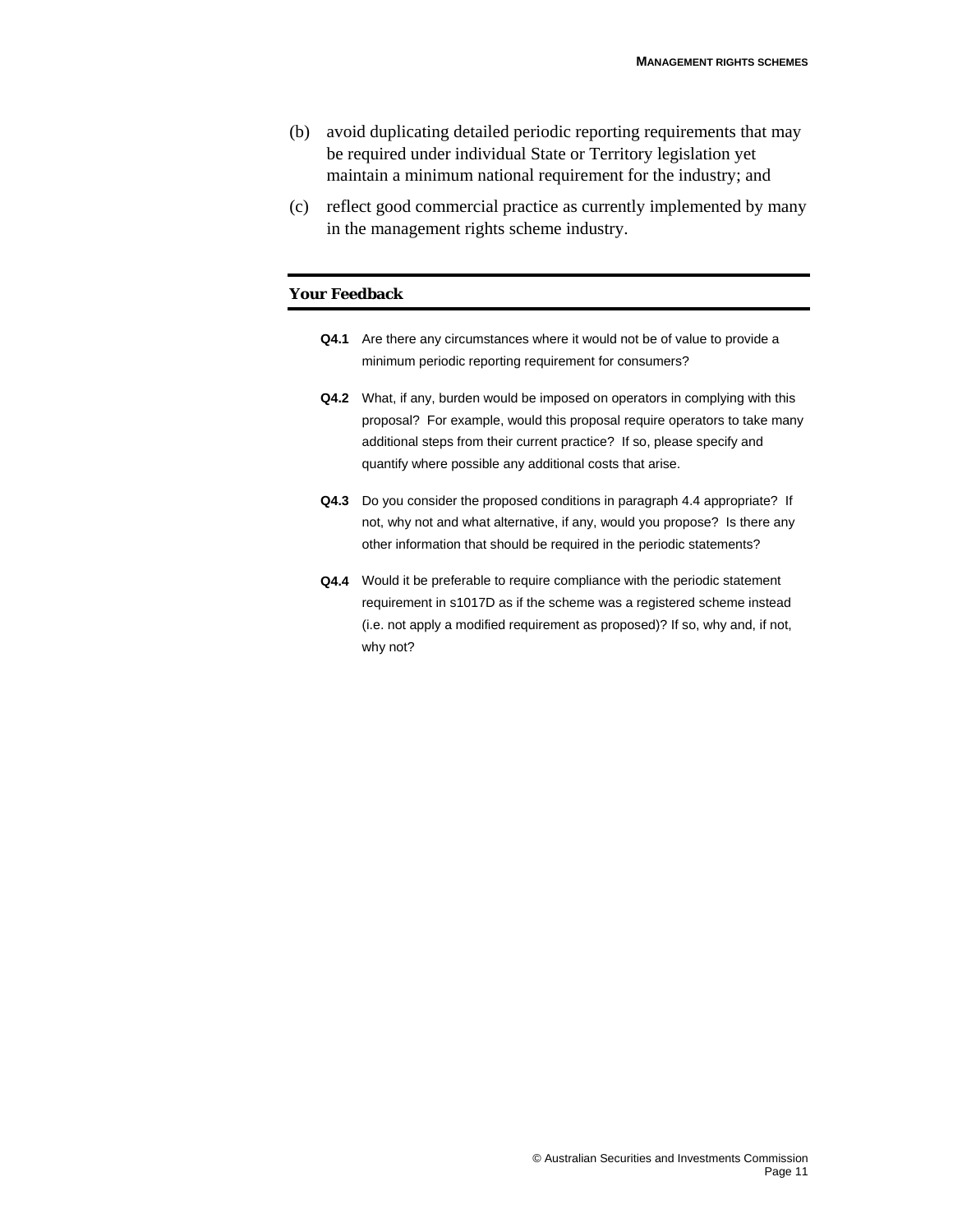# **Section 5: Who can issue a PDS**

## **Our proposals**

**5.1** We propose to give relief so that the developer of a strata scheme complex may be the responsible person for the issue of a PDS before the operator's appointment when:

- (a) developers offer to arrange for the issue of interests in a management rights scheme; and
- (b) the operator has yet to be appointed.

**Note:** A 'developer' for the purposes of our proposal is defined in the Key Terms section of this paper as 'a person that arranges for the building of strata complexes and for the sale of the built complex or units in the complex'.

- **5.2** Our proposal aims to:
- (a) ensure that retail clients receive timely disclosure before they purchase real estate that will allow them to obtain an interest in a management rights scheme;
- (b) accommodate the commercial reality of such developments that sales of strata units that may participate in management rights schemes may be made before the appointment of an operator of such a scheme; and
- (c) recognise that after an operator of the management rights scheme is appointed a supplementary PDS will be required under Part 7.9 to give disclosure to retail clients.

**5.3** Our proposed relief is consistent with the earlier terms of relief for management rights schemes, when developers were permitted to issue the relevant disclosure statement for consumers.

- **Q5.1** Is it appropriate for ASIC to give relief for developers to issue a PDS? If not, why, and what alternative, if any, would you propose? Are there any significant consumer risks from the proposed relief?
- **Q5.2** Is there a need for ASIC guidance on conduct that a developer may engage in without triggering the PDS requirements? Would this guidance be a suitable alternative to the proposed relief?
- **Q5.3** Is it feasible for operators to be appointed at an earlier stage in the process?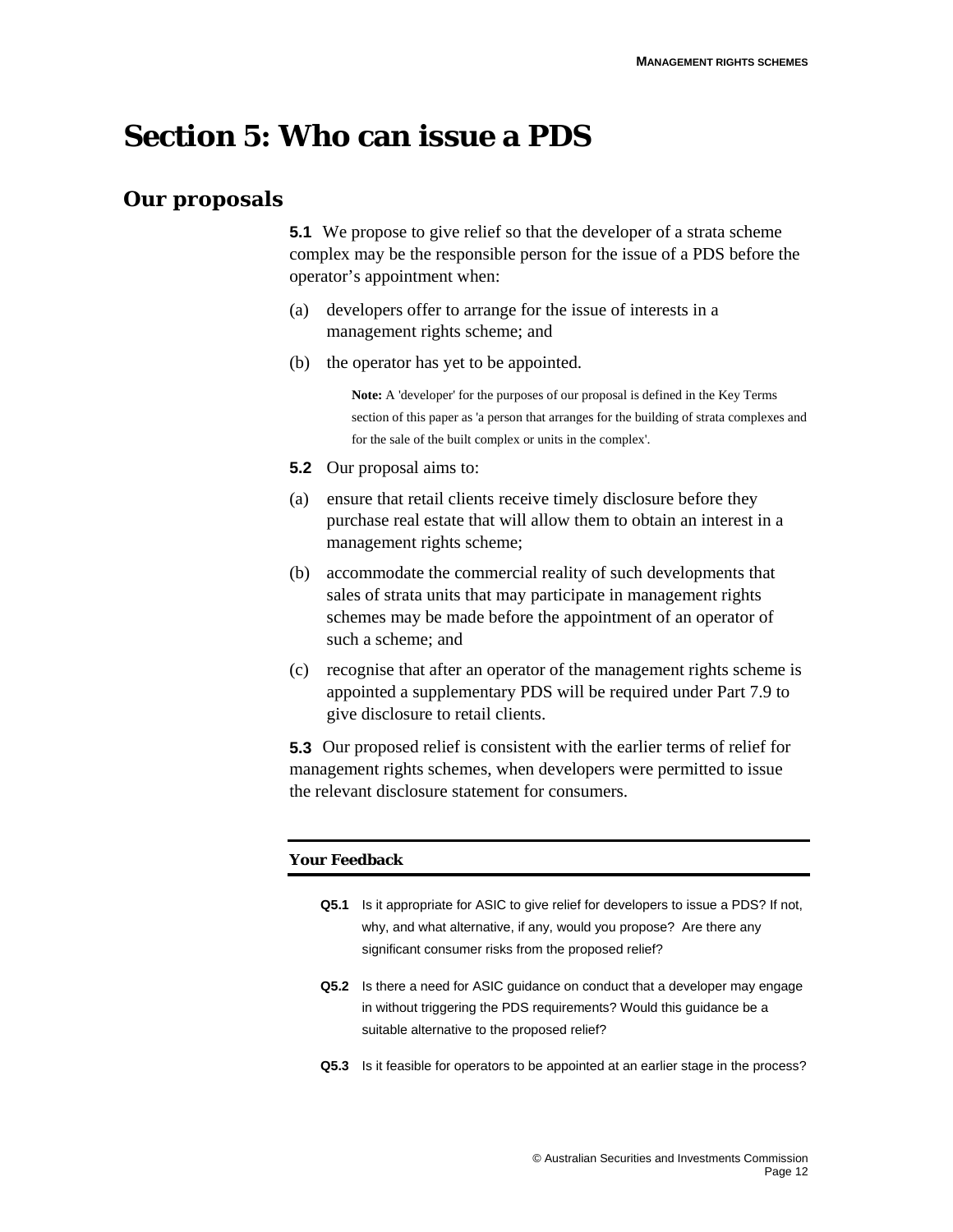# **Section 6: Furniture**

# **Our proposals for upfront furniture packages**

**6.1** We propose to amend the relevant instruments implementing our policy on management rights schemes [CO 02/304], [CO 02/305] and [PF 187] to allow for furniture packages. In particular, we propose to allow the operator to require a person to pay for acquiring standard furniture packages if they want to participate in a management rights scheme.

**6.2** Currently the relevant instruments include a prohibition on requiring any payment to join the scheme. However, if the operator buys the furniture and then seeks reimbursement there is the opportunity for such a cost to be charged as a scheme expense as 'one or more payments of the Investors reasonable proportion of the Operator's fees and expenses with respect to the management of the Scheme': [CO 02/304], [CO 02/305], [PF 187].

**6.3** We propose to permit the operator to require payment for a standardised furniture package when:

- (a) the payment is applied to the purchase of furniture on an individual or bulk purchase basis with other members; and
- (b) all furniture acquired in such a manner becomes the property of the particular scheme member to whom the money provided to acquire it is attributable.
- **6.4** Our proposal aims to:
- (a) make it clear that the current class orders permit the upfront acquisition of standard furniture packages; and
- (b) recognise the commercial value of standard furniture packages for strata units participating in management rights schemes.
- **6.5** We see this proposal as a clarification of the existing class orders.

### **Your Feedback**

**Q6.1** Do you have any comments on this clarification?

## **Our proposals for furniture fund limits**

**6.6** We invite comment on whether any changes are needed to the monetary limits on the amount that may be held in a furniture and fittings expenditure fund (FFE fund) to cover the cost of refurbishing and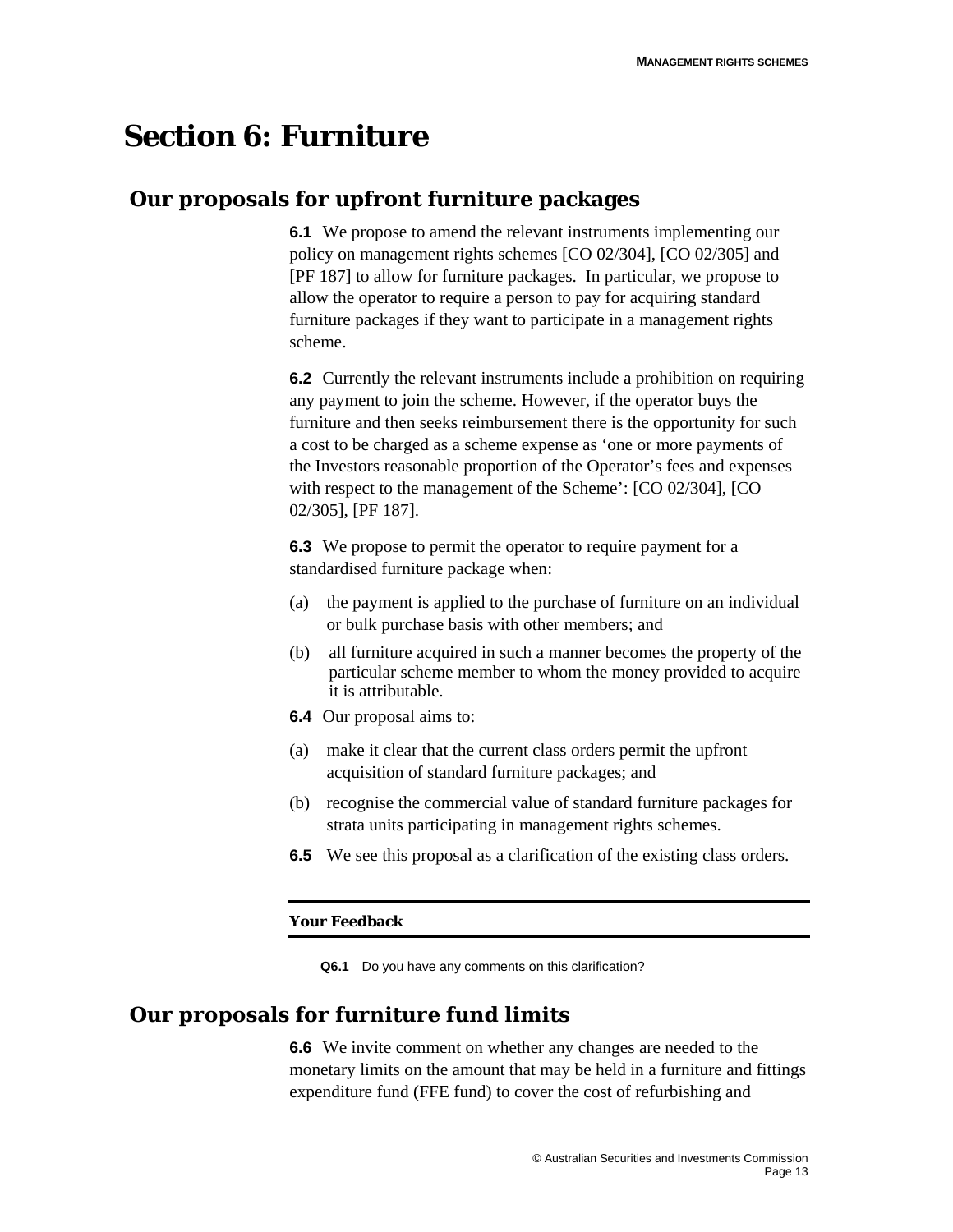replacing furniture and fittings. We may change the existing limits if it can be demonstrated that the:

- (a) current limitations are unreasonably low; and
- (b) the funds of participants in management rights schemes are adequately protected.
- **6.7** Our current policy on furniture fund limits permit an operator to hold up to \$5,000 per scheme participant in an FFE fund, with annual payments into the fund of 3% or less of the gross scheme revenue attributable to the investor for that year.

- **Q6.2** Should the FFE fund limit be increased? If so, please give us reasons as to:
	- (a) why the current limit (\$5,000) may be insufficient?
	- (b) what the limit should be if any?
	- (c) what risks and benefits arise from the operation of FFE funds?
	- (d) how should any increase in risks to client funds, by the holding of larger amounts than currently permitted in an FFE fund, be addressed?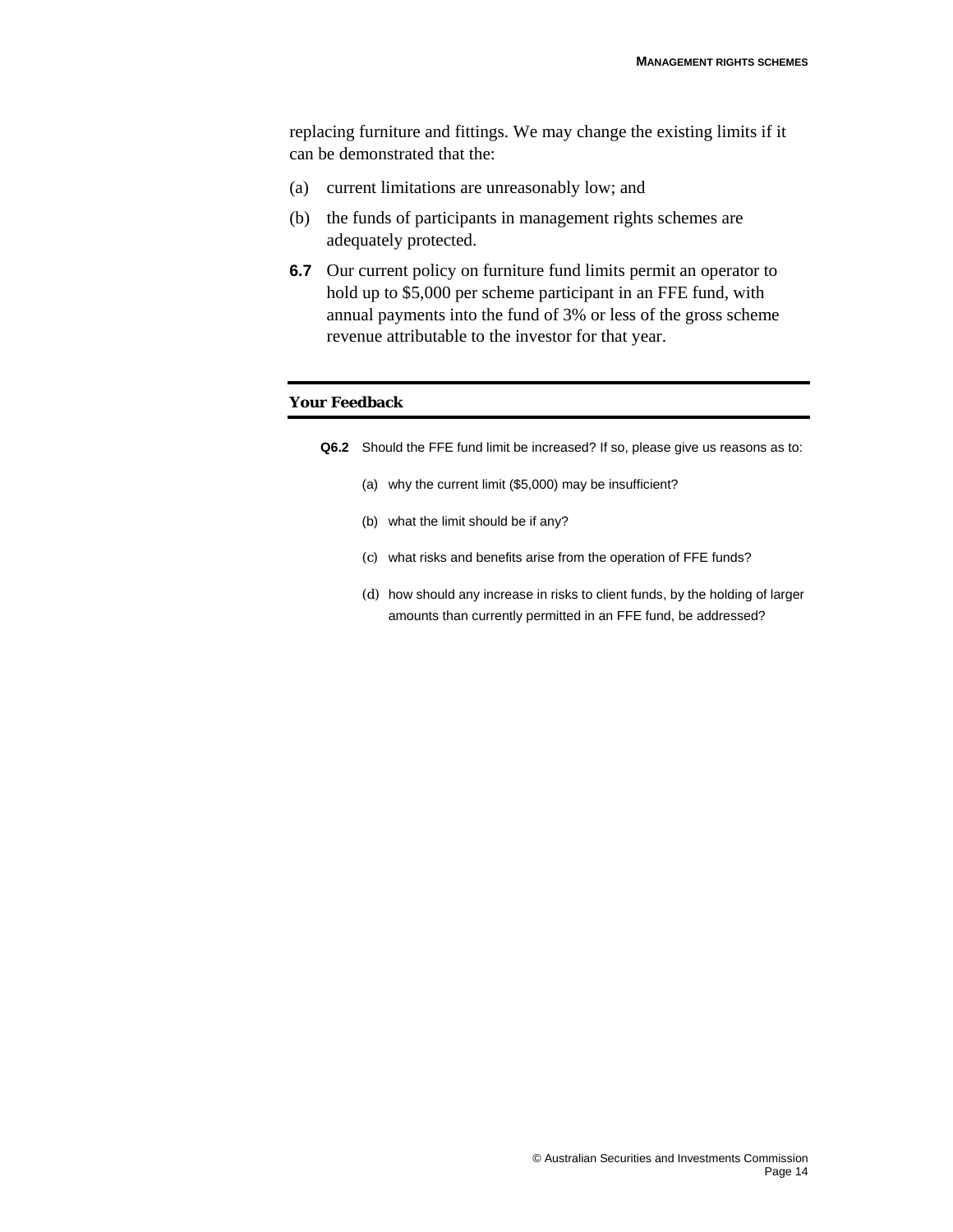# **Section 7: Operator's rental guarantees**

# **Our proposals**

**7.1** We propose to clarify [CO 02/304], [CO 02/305] and [PF 187] to provide that relief is not available to a scheme if its operator, directly or indirectly, offers rental guarantees to participants that can apply after the operator has chosen to withdraw as scheme operator. This clarification will only apply to rental guarantees given after the instruments are changed.

**7.2** This would mean that relief under our management rights scheme policy will not be available in the case where:

- (a) a scheme operator;
- (b) is obligated, directly or indirectly, for example by indemnifying another person who provides a guarantee;
- (c) to provide a guaranteed level of rental payment to scheme members; and
- (d) this rental guarantee is required to be fulfilled by the operator even after the operator ceases to operate the scheme because the operator has exercised its power to terminate.
- **7.3** Our proposal will cover instances when such guarantees are made:
- (a) directly by the operator; or
- (b) indirectly through another party, whom the operator will have to indemnify for any rental guarantee payments made.
- **7.4** An example of an indirect relationship is when:
- (a) a developer undertakes to make any necessary payments to scheme participants to meet the rental guarantee obligation on the agreement; and
- (b) the operator indemnifies the developer for any amounts that they have to pay on the operator's behalf.

**7.5** We are not concerned about rental guarantees offered in the following scenarios, when:

- (a) the guarantee is offered by the developer, and the developer bears the risk of the guarantee being called on, rather than having an indemnity from the operator;
- (b) the guarantee is a part of a leaseback agreement with the operator and the obligation to provide the rental guarantee ends when the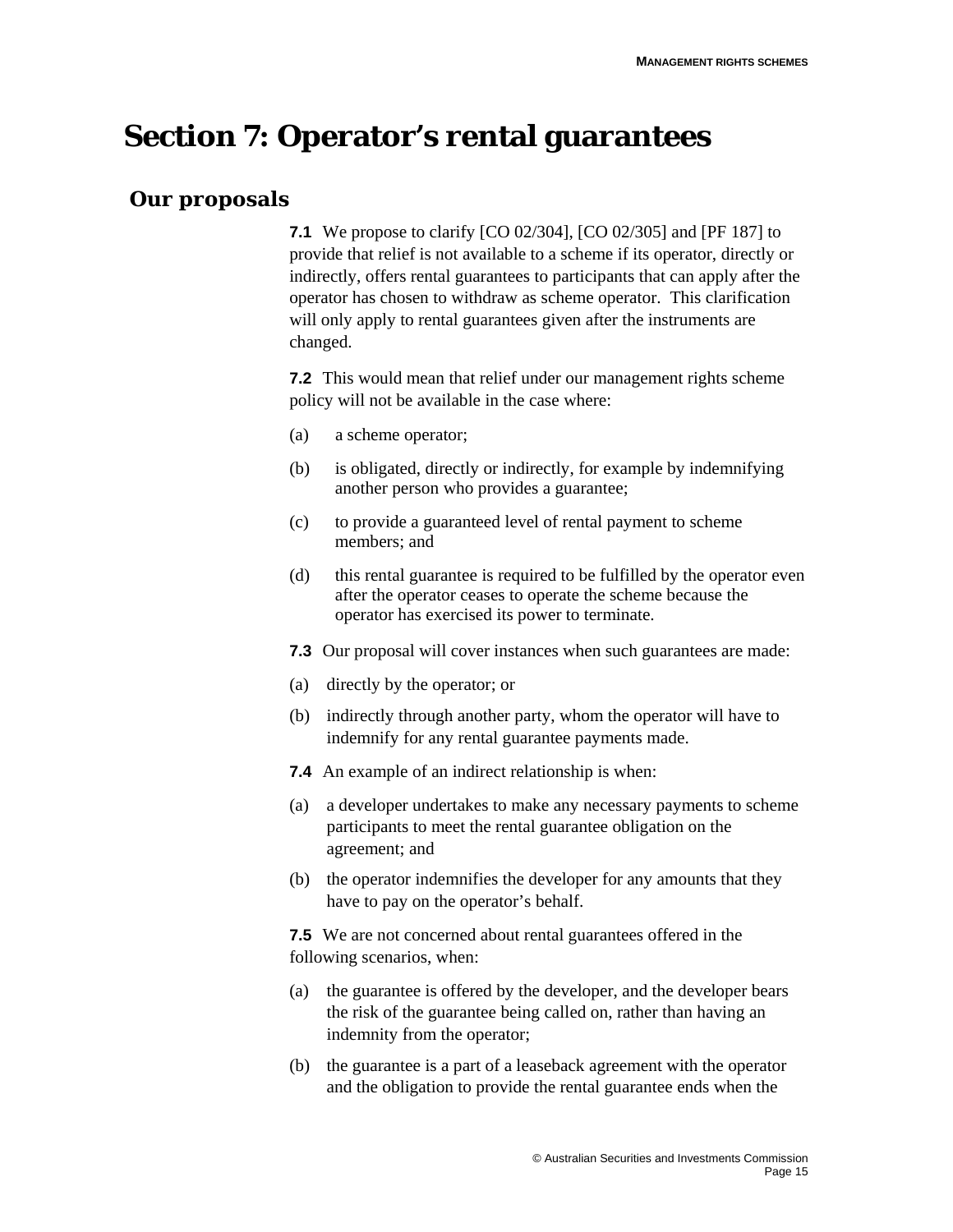operator terminates the agreement and ceases to manage the scheme.

- **7.6** Our proposal recognises that:
- (a) our current relief is unclear on its application to rental guarantees;
- (b) the underlying principle of requiring that an operator must be able to withdraw is undermined if the operator would still have to honour a rental guarantee for a period after it withdrew. An investor could reasonably assume that an operator would be unlikely to withdraw if it must still be responsible for ensuring members receive their rent. Excluding relief in this situation will better reflect ASIC's intent that relief should not apply when scheme participants rely on the continuing services of a particular operator; and
- (c) there are ways to offer a rental guarantee while the management rights scheme relief applies to the scheme.

**7.7** We also recognise that it may be possible for schemes involving holiday resorts, hotel or motel arrangements with multiple unit owners, to be structured to offer a rental guarantee by the operator for a fixed term and not fall within the definition of a serviced strata scheme. This would be possible where the operator has sufficient financial substance: see [PS 140.30] to [PS 140.32].

- **Q7.1** Will this clarification create any unintended consequences or unreasonable burden for operators of certain kinds of schemes? If so, how?
- **Q7.2** Are rental guarantees provided directly or indirectly by the operator, common in practice? In what circumstances might they be more likely to be offered?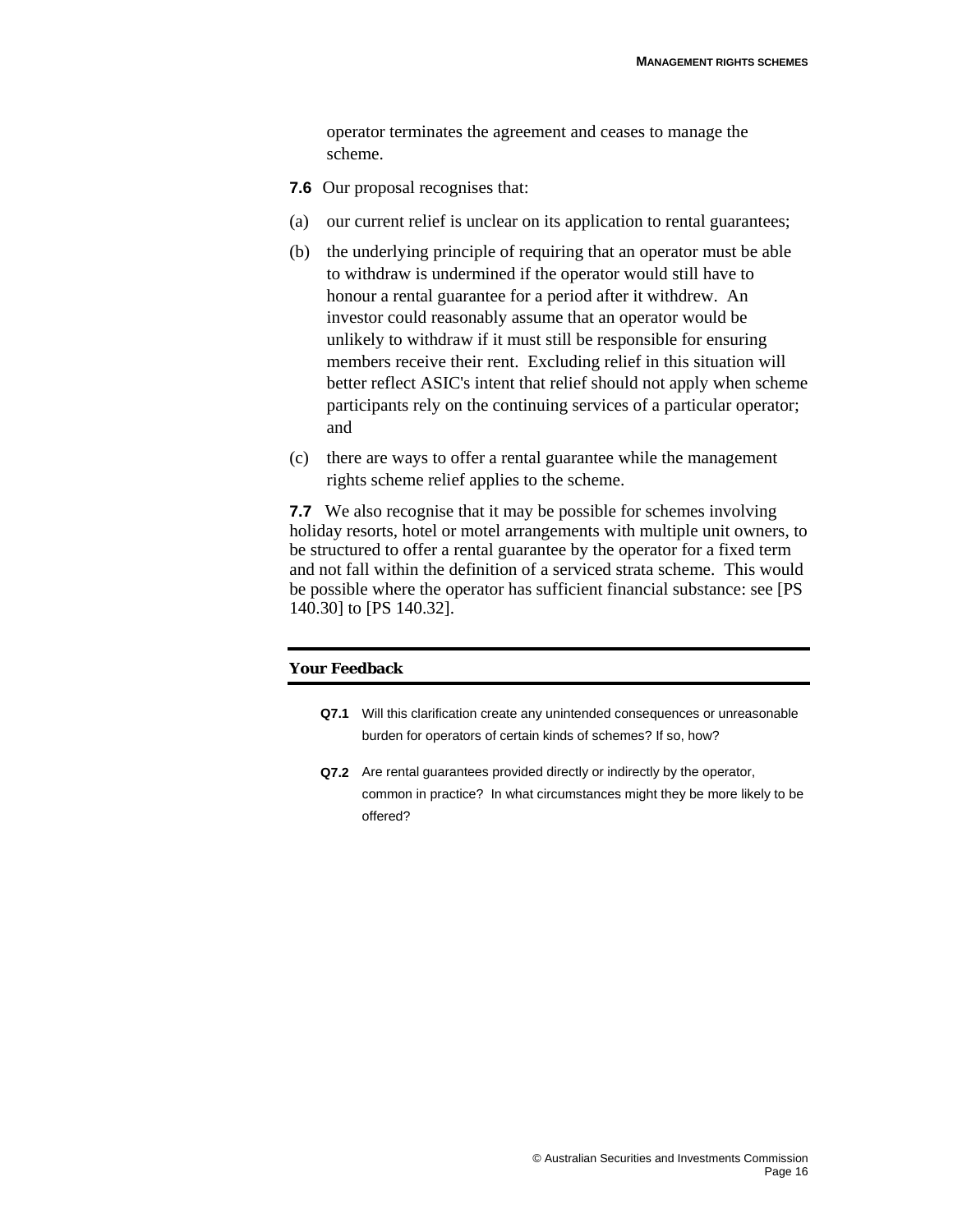# **Section 8: What happens next?**

# **Regulatory and financial impact**

**8.1** We have carefully considered the regulatory and financial impact of the policy proposals in this paper. Based on the information that we currently have, we believe that our proposals strike an appropriate balance between facilitating financial services relating to management rights schemes, the risks to clients, the integrity of the markets for those products and associated financial services.

**8.2** Before settling on our final policy, we will comply with the requirements of the Office of Best Practice Regulation (OBPR) by:

- (a) considering all feasible options;
- (b) undertaking a preliminary assessment of the impacts of the options on business and individuals or the economy if regulatory options are under consideration;
- (c) consulting with OBPR to determine the appropriate level of regulatory analysis if our proposed option has more than low impact on business and individuals or the economy; and
- (d) conducting the appropriate level of regulatory analysis, that is, completing a Business Cost Calculator report (BCC report) and/or a Regulation Impact Statement (RIS).

**8.3** All BCC reports and RISs are submitted to the OBPR for approval before we make any final decision. Without an approved BCC Report and/or RIS, ASIC is unable to give relief or make any other form of regulation, including issuing a regulatory guide that contains regulation.

**8.4** To ensure that we are in a position to properly complete any required BCC report or RIS, we ask you to provide us with as much information as you can in response to our proposals or any alternative approaches about:

- (a) the likely compliance costs;
- (b) the likely effect on competition; and
- (c) other impacts, costs and benefits.

Note: See ' Making a submission' at the beginning of this paper.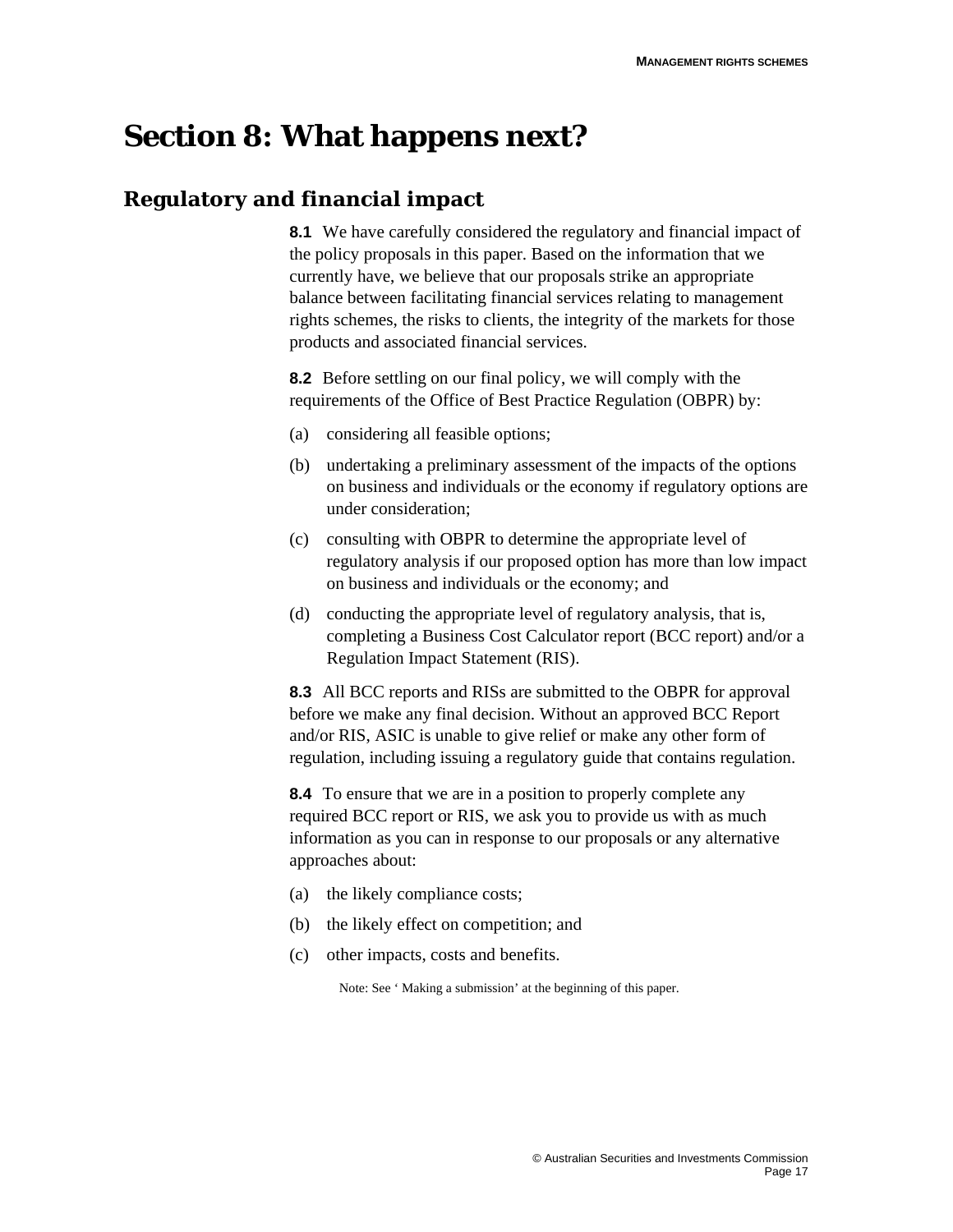#### **Your Feedback**

- **Q8.1** Taking into account information we have, including data from the Queensland Office of Fair Trading (regarding restricted letting agent licensees) we estimate that there might be roughly 1000 to 2000 management rights schemes across Australia (as defined in [PS 140.41]) that could rely on our class order relief. However we are uncertain about the accuracy of this estimate and therefore seek your comment on its accuracy and any alternate data you may have. This information will assist us in completing our regulatory impact analysis.
- **Q8.2** Taking into account data regarding average weekly earnings in the property and business services industry from the Australian Bureau of Statistics, we roughly estimate that the cost of time spent on compliance for management rights scheme operators might be approximately \$60 an hour. Is this amount a reasonable estimate of an operator's cost of compliance? If not, please provide us with an alternate figure and the basis for your estimate.

## **Development of final policy**

**8.5** This paper is not ASIC policy. Any application for relief outside existing policy will continue to be considered under the current framework in:

- (a) Policy Statement 140 *Serviced strata schemes* [PS 140];
- (b) Policy Statement 136 *Managed investments: Discretionary powers and closely related schemes* [PS 136];
- (c) Policy Statement 167 *Licensing: Discretionary powers* [PS 167]; and
- (d) Policy Statement 169 *Disclosure: Discretionary powers* [PS 169].

**8.6** We expect to publish policy by November/December 2007, after considering any comments or feedback you send us on these proposals.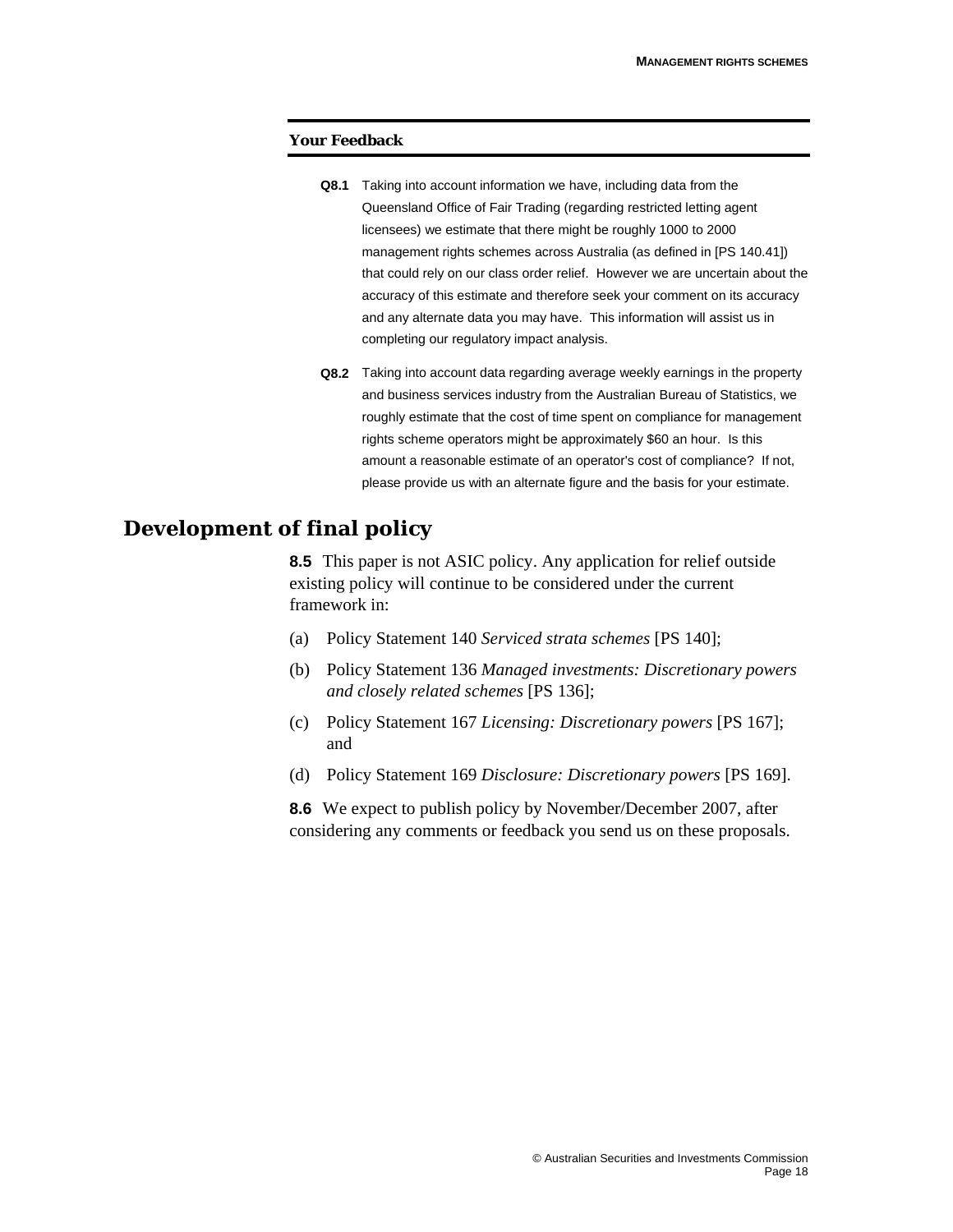# **Key terms**

In this paper, unless a contrary intention appears, the following terms have the following meanings:

**Act** The *Corporations Act 2001* including regulations made for the purposes of the Act.

**AFS licence** An Australian financial services licence.

**ASIC** The Australian Securities and Investments Commission

**AFS licensee** A person who holds an AFS license

**[CO 02/305]** (for example) An ASIC Class Order (in this example numbered 02/305)

**Developer** A person that arranges for the building of strata complexes and for the sale of the built complex or units in the complex.

**FFE** Furniture, fixtures and equipment fund as provided for under management rights scheme class order [CO 02/304] and [CO 02/305].

**FICS** Financial Industry Complaints Scheme

**Management rights schemes** are serviced strata schemes that fall into the definition found in [PS 140.41]: [when]:

- '(a) a person (buyer) is invited to buy a strata unit from a developer. They are told that they can give an on-site letting agent the right to let, or licence use of, the strata unit;
- (b) the buyer is told that the on-site letting agent will operate a serviced apartment arrangement using the strata unit and other strata units made available in a similar manner. The buyer is also given to understand that they will not be involved in the day to day operation of the arrangement;
- (c) the buyer is told that what they are paid by the on-site letting agent will be based on the rent and licence fees received after the on-site letting agent deducts their costs and fees;
- (d) the buyer may use their own off-site letting agent. Therefore, joining the on-site letting agent's serviced apartment arrangement is voluntary;
- (e) the buyer has a right to terminate participation in the serviced strata arrangement on 90 days notice;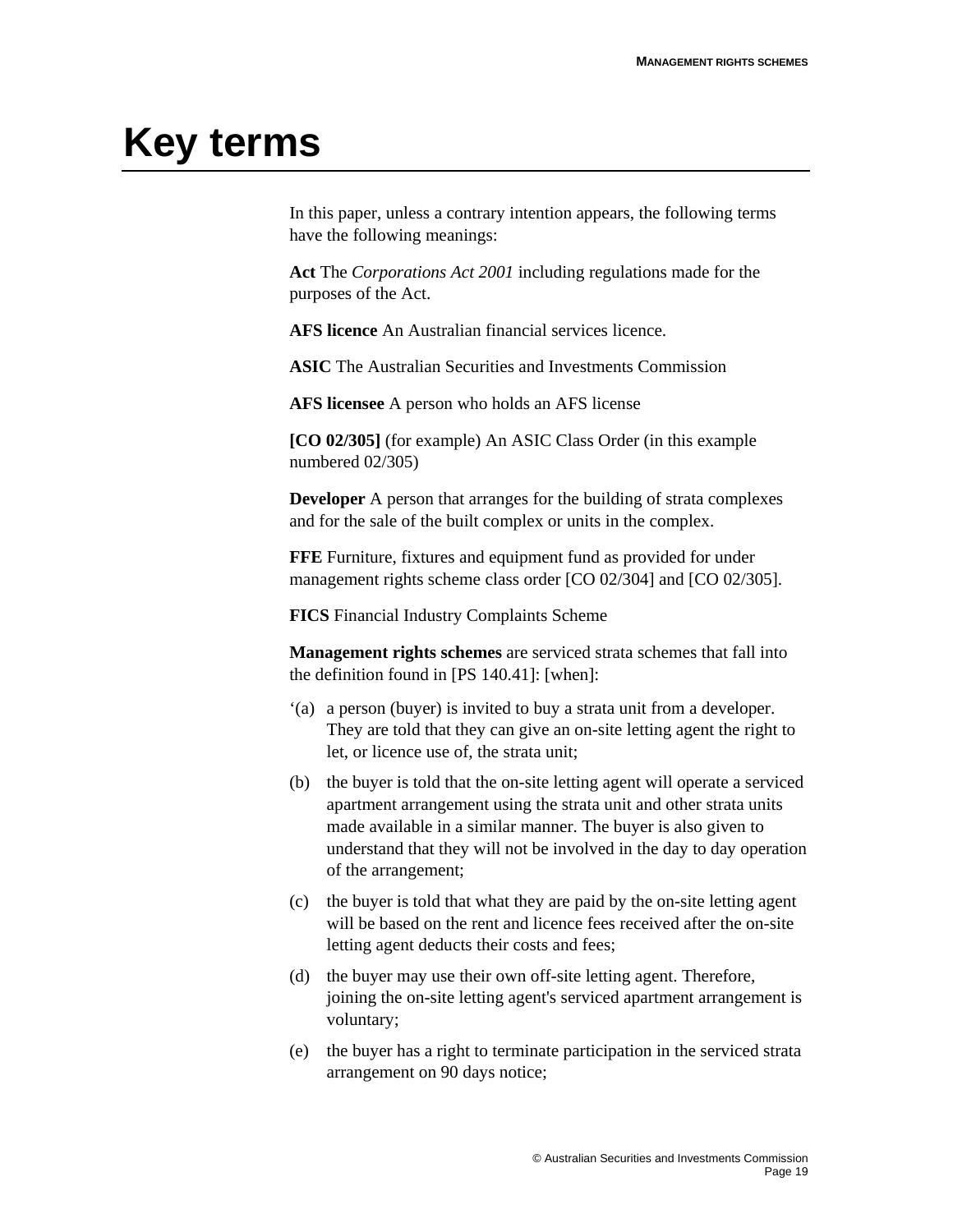(f) buyers come to an explicit (or implicit) understanding with the onsite letting agent about how strata units will be allocated to visitors looking for accommodation. They agree that the operator will allocate units on the basis of what the visitors prefer. However, they also agree that this will be done, as far as possible, in a way that fairly allocates income between the owners of the strata units who join the arrangement.**'**

**Operator** means a person responsible for operating a serviced strata arrangement. For example, this includes:

- (a) the promoter of the arrangement who promotes or markets interests in the arrangement;
- (b) the manager of the serviced strata, hotel, motel, or resort complex; and
- (c) the on-site letting agent of a management rights scheme.

**Promoter** means a person who authorises, causes or allows the promoting and marketing of a serviced strata arrangement

**PDS** Product disclosure statement

**[PS 140.41]** (for example) A paragraph of an ASIC policy statement (in this example paragraph 41 of policy statement numbered 140)

**Reg 7.1.33H** (for example) A regulation of the *Corporations Regulations 2001* (in this example numbered 7.1.33H)

**s1017G** (for example) A section of the Act (in this example numbered 1017G) unless otherwise specified.

**SOA** Statement of advice

**Strata** includes strata title, community title and similar real property interests.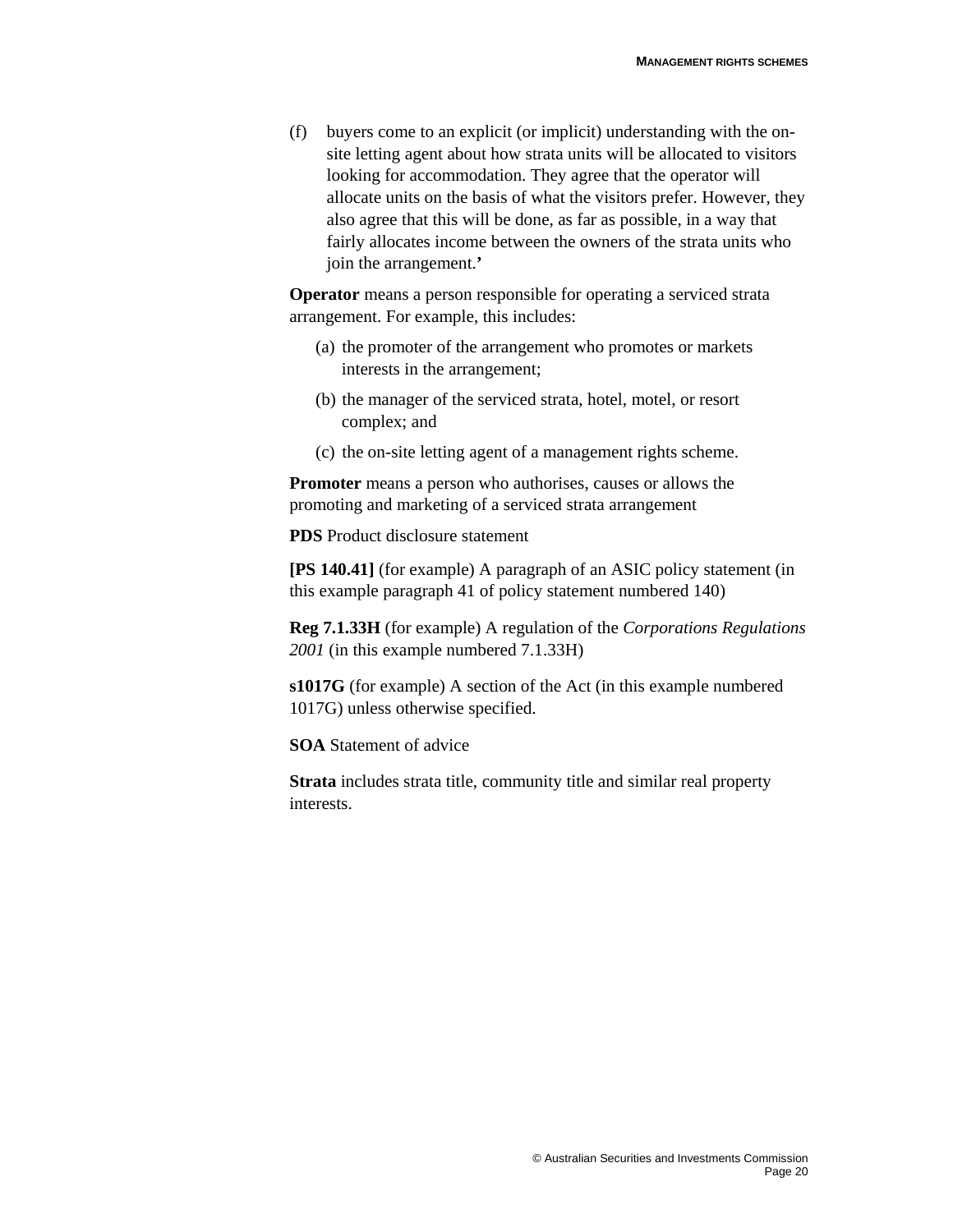# **Appendix: Selected requirements under the law and ASIC policy**

# **Licensing requirements for financial product advice under the Act**

## **Financial product advice**

**1.** Providers of financial product advice are subject to the licensing and disclosure provisions under the Act. Representations involve financial product advice if recommendations or statements of opinion are made that are (or could reasonably be regarded as being) intended to influence the user in making a decision about a particular financial product or class of financial products (s766B). Whether representations made involve financial product advice will depend on the facts of the particular case.

Note: For a discussion of the meaning of financial product advice, see *Licensing: The scope of the licensing regime: Financial product advice and dealing—An ASIC guide*  (November 2001, reissued May 2005).

## **Obligation to hold an AFS licence**

**2.** In general, a person carrying on a business of providing financial product advice must hold an AFS licence unless otherwise exempt  $(s911A(1), s911A(2)).$ 

## **Disclosure obligations**

**3.** There are two types of financial product advice: personal advice and general advice. Different disclosure requirements apply depending on whether advice is personal or general (Part 7.7). As a general rule, AFS licensees and authorised representatives giving financial product advice to retail clients are required to give those retail clients a Financial Services Guide (s941A and s941B).

## **Additional requirements for personal advice**

**4.** 'Personal advice' is financial product advice given to a person when the provider of advice has considered the objectives, financial situation and needs of the person, or when the person might reasonably expect that the provider has considered these matters (s766B(3)).

**5.** If personal advice is given to a retail client, the provider (the AFS licensee or authorised representative) must comply with the personal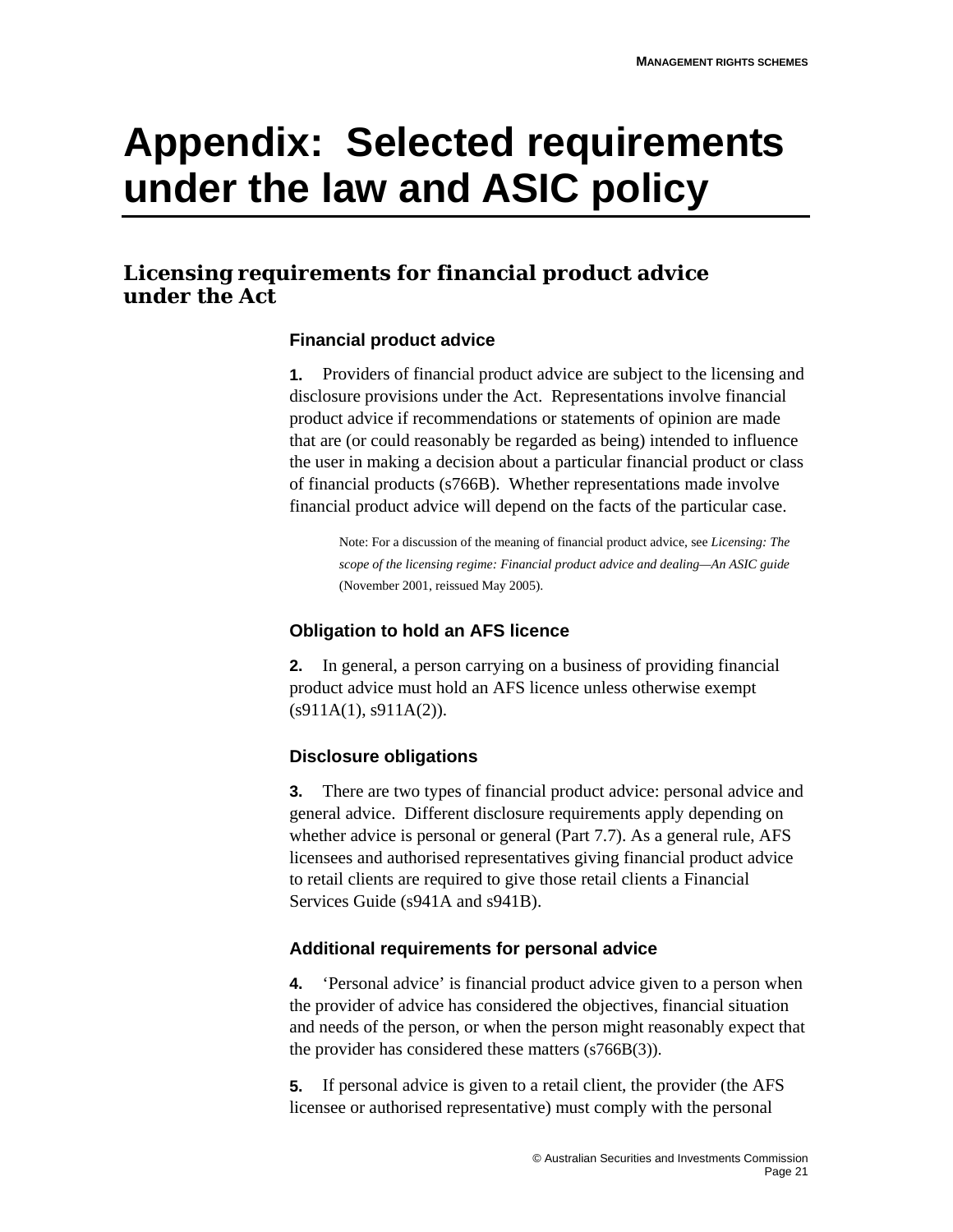advice regime in Division 3 of Part 7.7 of the Act. Under these provisions the following requirements generally apply:

- (a) there must be a reasonable basis for the advice and the advice must be appropriate (s945A);
- (b) the client must be warned if the advice is based on incomplete or inaccurate information about the client's relevant personal circumstances (s945B); and
- (c) the client must be given a Statement of Advice (SOA) setting out, among other things, the advice and the basis upon which it is given (s946A).

### **Additional general advice requirements**

**6.** 'General advice' is financial product advice that is not personal advice (s766B(4)). When a person gives general advice to a retail client, no SOA is required. However, at the time of giving the general advice and by the same means as the general advice is given, the licensee or authorised representative giving the advice must warn the client that:

- (a) the advice has been prepared without taking account of the client's objectives, situation and needs; and
- (b) they should therefore consider the appropriateness of the advice to their situation before acting on the advice (s949A).

### **Financial advice on interests in management rights schemes**

**7.** Currently we do not give licensing exemptions for general or personal financial product advice on participation in management rights schemes. Developers, promoters, operators and real estate agents making general or personal recommendations to participate in a management rights scheme may reasonably influence the decision of a person to acquire a strata unit as a precursor to participating in a scheme. If they give such recommendations then they are generally required to:

- (a) hold an AFS licence or be an authorised representative of an AFS licensee; and
- (b) give the necessary disclosures discussed above.

**8.** Operators**,** as product issuers, however, do have some scope to give general advice without an AFS licence under reg 7.1.33H of the *Corporations Regulations 2001*.

**9.** Generally, the issuer of a financial product is the person responsible for the obligations owed under the terms of the product to a client or a person nominated by that person (s761E(4)).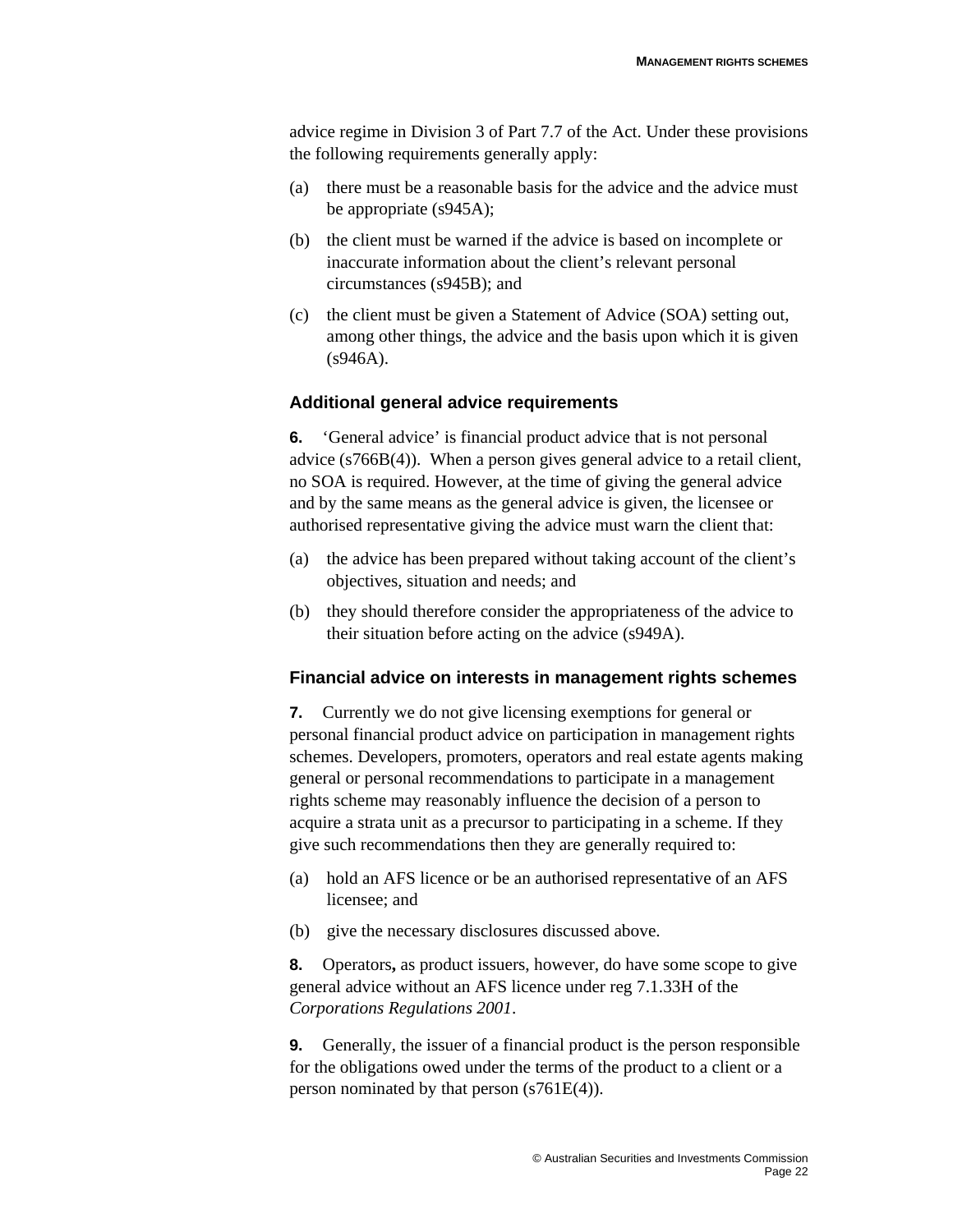**10.** Reg 7.1.33H states that a product issuer who gives another person general advice about a product they issue, does not provide a financial service, provided that they also:

- (a) inform the person that the product issuer is not licensed to give financial product advice; and
- (b) recommend that the person obtain a Product Disclosure Statement (PDS) before acquiring the product.

## **Product disclosure provisions under Part 7.9**

**11.** Point of sale disclosure is required for financial products through the giving of a PDS (Div 2, Part 7.9).

### **When is a PDS required?**

**12.** A PDS is to be given when a retail person is considering acquiring a financial product.

**13.** Broadly speaking the requirement to give a PDS will be triggered for interests in management rights schemes when a person makes an offer to issue, or arrange for the issue, or issues to a retail client an interest in the scheme (s1012B(3)).

**14.** This may cover circumstances when marketing campaigns are used by, or on behalf of, a developer selling strata units that may participate in management rights schemes. The developer may be offering to arrange for the issue of interests in the management rights scheme.

### **What content is required in the PDS?**

**15.** Section 1013D lists information that must be included in a PDS. The list is cast in general terms and some of the items required include: name, contact details, fees, commissions, any other significant benefits, risks, characteristics or features, dispute resolution arrangements and taxation implications. These topics need only be included in a PDS when they are relevant to a particular product. This gives flexibility in applying these provisions.

**16.** The level of information in the PDS is limited to the amount reasonably required by a retail person who is making a decision whether to acquire that product (s1013D(1)).

**17.** Disclosure is required of any other material information that is actually known to the person preparing the PDS that might reasonably be expected to have a material influence on the decision of a reasonable person to acquire the product as a retail client (s1013E). Information that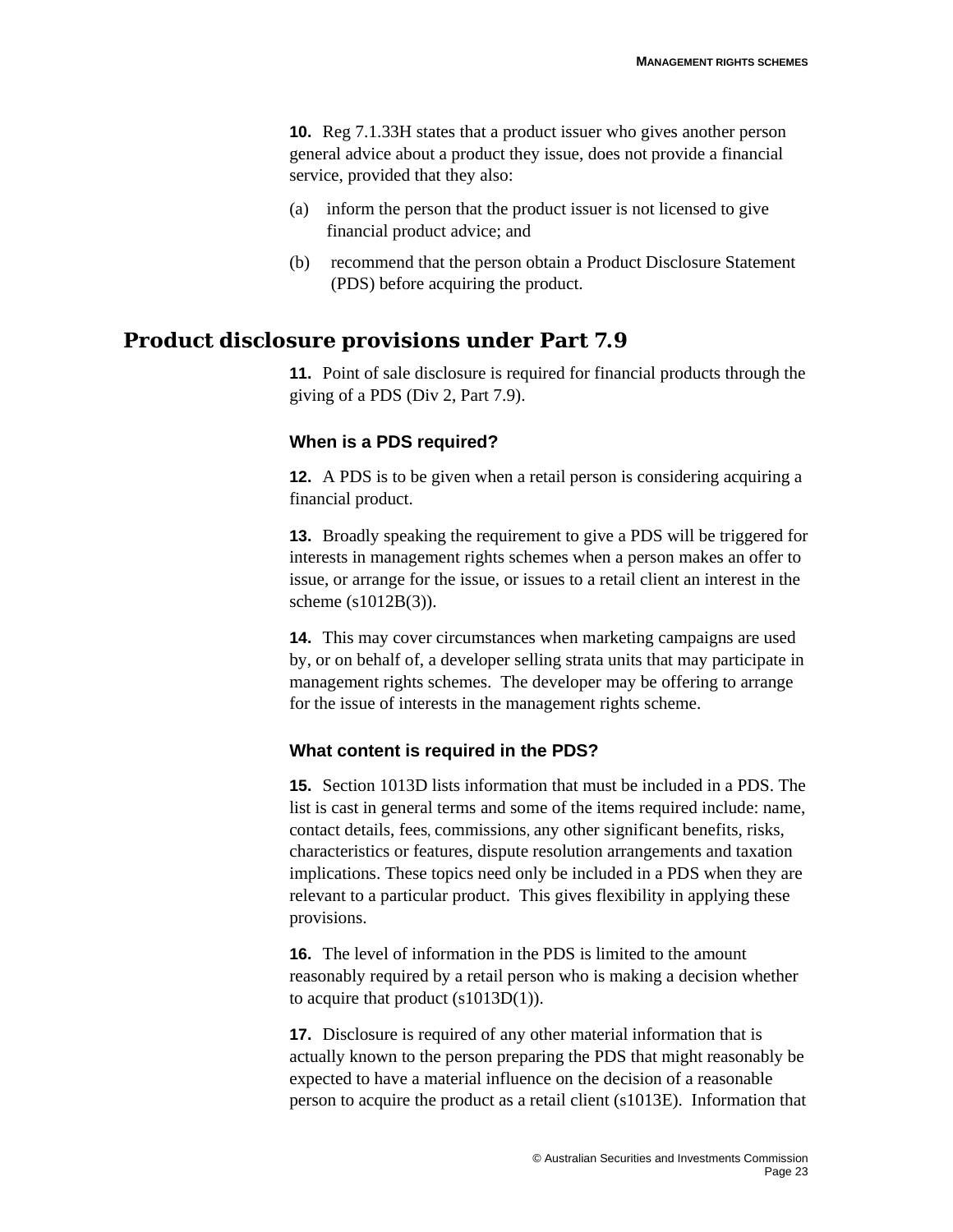a reasonable person would not expect to find in a PDS does not have to be included in the PDS (s1013F).

### **Advertising requirements**

**18.** An advertisement or promotional material that is reasonably likely to induce people to acquire the financial product must include certain information (s1018A). Advertisements or promotional material must state:

- (a) the identity of the product issuer;
- (b) either that a PDS is available and where it can be obtained or that it will be made available when the product is released and when and where this is expected; and
- (c) that a person should consider the PDS before making a decision whether to acquire the product.

### **Section 1017A Further information on request**

**19.** Generally, a product issuer who has prepared a PDS is required to give certain additional information about the product that has previously been made publicly available on request by certain persons (s1017A).

### *Who may request information*

**20.** Any person may ask for more information if they:

- (a) have been given or have obtained a PDS about the product;
- (b) are not a holder of the product.(s1017A(1)).

#### *When must information be given*

**21.** Information need only be given on request if:

- (a) it has previously been made generally available to the public (i.e. confidential information does not need to be disclosed);
- (b) it might reasonably influence the decision of a retail person whether to acquire the product; and
- (c) it is reasonably practicable to give the information  $(s1017A(2))$ .

**22.** The information must be given as soon as practicable and reasonable efforts must be taken to comply with the obligations within one month of the request.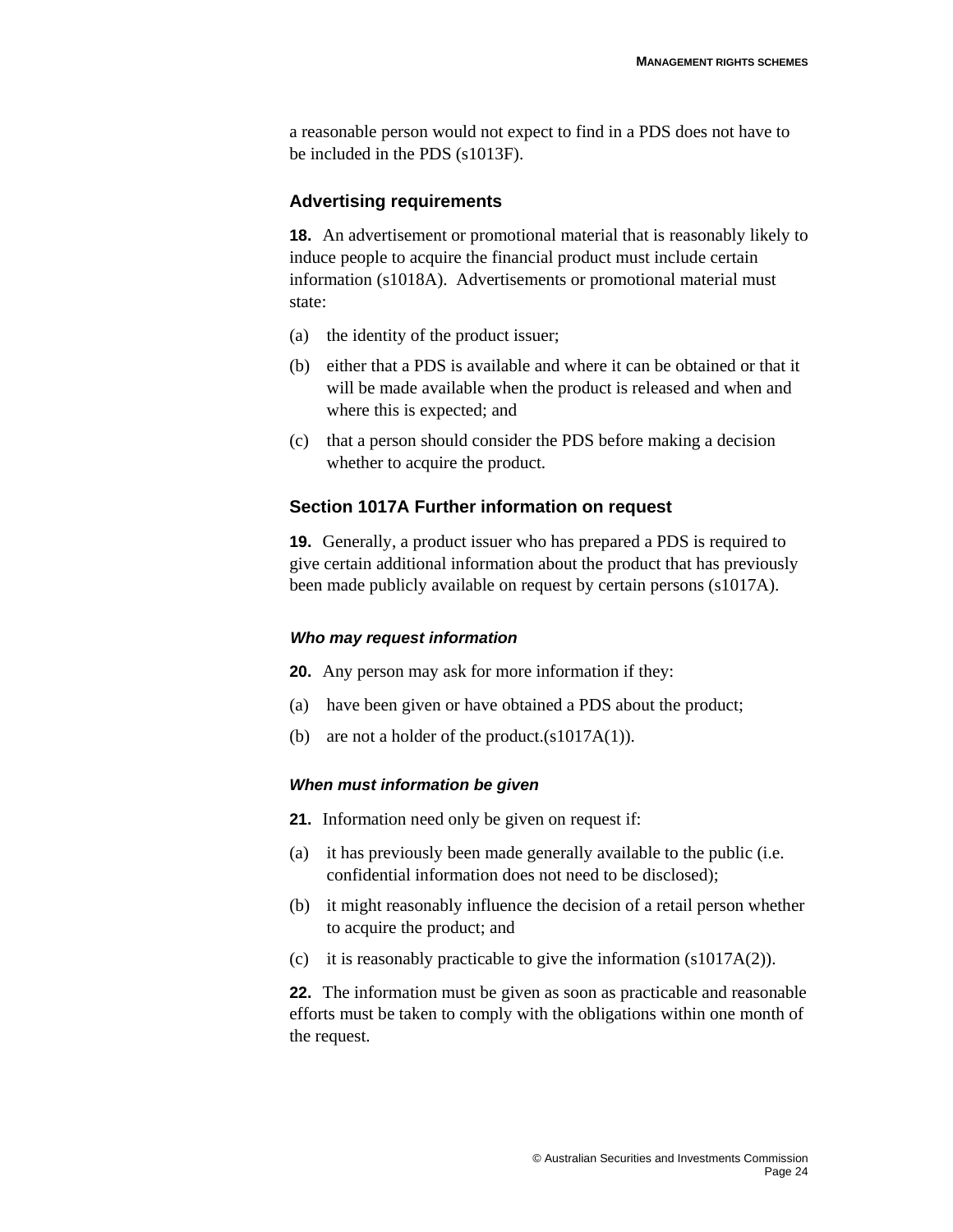### *Provision of the information*

**23.** The requested information can be provided either in writing or in a manner agreed between the responsible person and the person making the request (s1017A(4)). A reasonable cost associated with the giving of the information may be charged by the product issuer (s1017A(5) and (6)).

### **Section 1017B significant events disclosure**

**24.** Ongoing disclosure of significant changes and new matters must generally be given to investors who acquired a financial product as a retail client within certain time limits (s1017B).

### *When is disclosure required*

**25.** Disclosure is required where there is a material change to or a significant event affecting any of the information that was required to be included in the PDS.

**26.** Any changes or events that is adverse to the investors interest must be disclosed:

- (a) before the change or as soon as reasonably practicable after it;
- (b) in any case, within three months after the change.

**27.** Changes or events that are not adverse to the holder's interest and that the holder therefore would not expect to hear about promptly must be disclosed no later than 12 months after the change. Changes or events about fees and charges must be notified 30 days before they take effect.

### *Extent of information to be provided*

**28.** Information that is reasonably necessary for the holder to understand the nature and effect of the financial product will have to be disclosed: s1017B(4). However ongoing disclosure may be provided in a variety of ways for example in writing, electronically or via means provided for in regulations: s1017B(3).

### **Section 1017F confirmation of transactions**

**29.** Generally, an issuer of a financial product is required to confirm any transactions by a retail client about that product. The confirmation must give the client the information they need to understand the nature of the transactions (1017F(7)). However the confirmation need not repeat information that was in the PDS.

**30.** Confirmations are not required for a number of transactions including: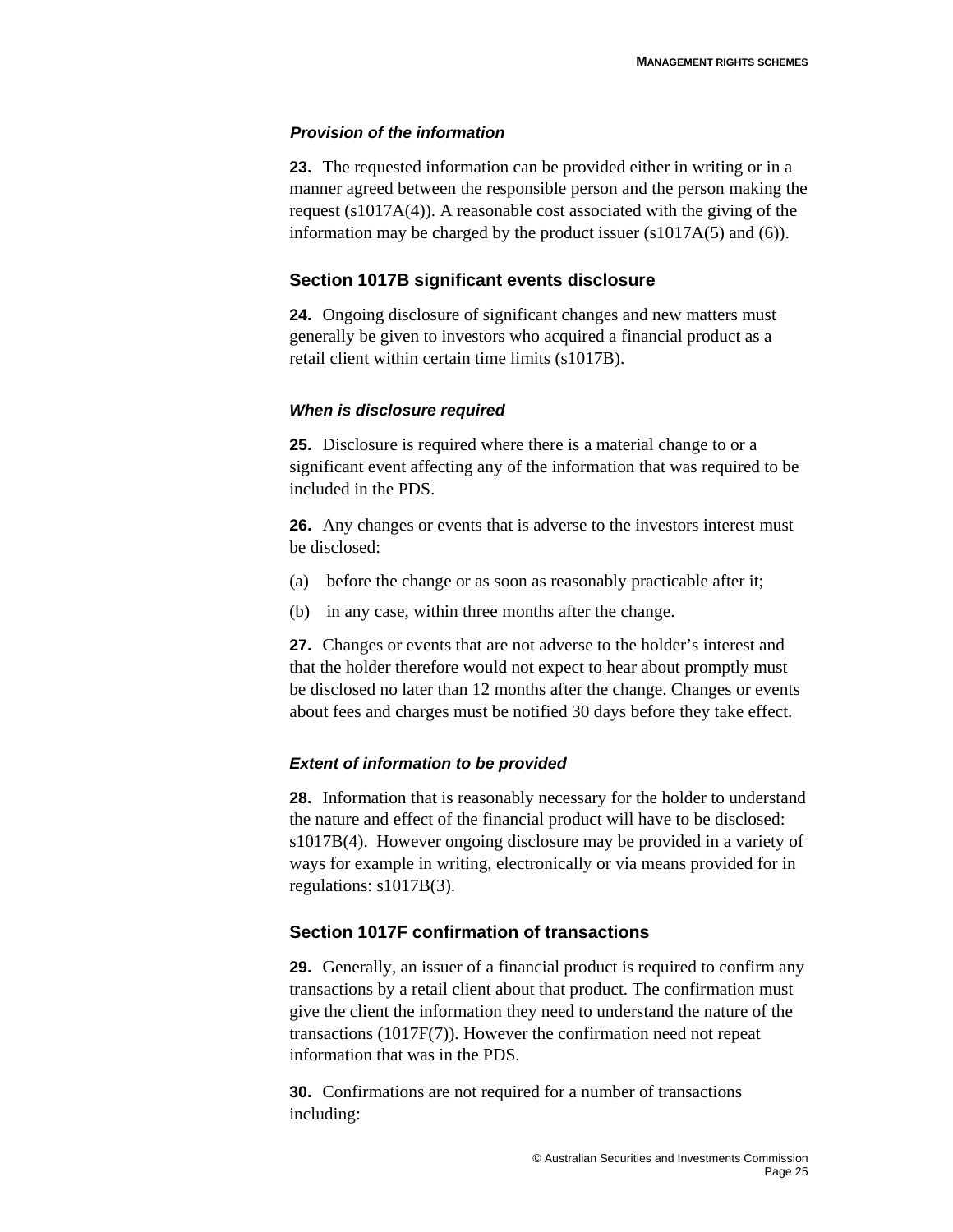- (a) debiting fees; or
- (b) generating or paying the client by an agreed method of a financial benefit from the product, such as rental receipts from the use of a strata unit in a management rights scheme (s1017F(4)).

### *Method of providing confirmation*

**31.** The confirmation must be given or made available when permitted as soon as reasonably practicable either by:

- (a) the product issuer; or
- (b) by establishing a standing facility enabling the client to confirm for themselves.

**32.** A product issuer is able to confirm transactions by means of a standing facility either when the relevant product holder has:

- (a) agreed to this arrangement; or
- (b) been informed of the facility and has not advised the issuer that they do not agree to its use as a means of getting such confirmations as specified under the Corporations Regulations (s1017F).

### **Section 1017G Alternative dispute resolution**

**33.** Product issuers are required to maintain internal and external dispute resolution procedures approved by ASIC to resolve complaints between themselves and retail clients (s1017G).

**34.** The relevant ASIC approved external dispute resolution scheme is the Financial Industry Complaints Scheme (FICS).

## **Section 1017D Periodic reporting**

**35.** Section 1017D requires issuers of managed investment products to provide periodic reporting. Periodic reports are to cover a reporting period of 12 months or less and must be issued within six months of the end of the reporting period (s1017D(3)).

**36.** Generally the periodic statement must include information that a holder needs to understand their investment, for example: opening and closing balances for the reporting period, return on investment during the reporting period (on an individual basis if it is reasonably practicable to do so), details of any change in circumstances affecting the investment that has not been notified since the previous periodic statement and other information that is listed in s1017D(5) as relevant.

**37.** In relation to managed investment schemes, this requirement applies to issuers of managed investment products. Managed investment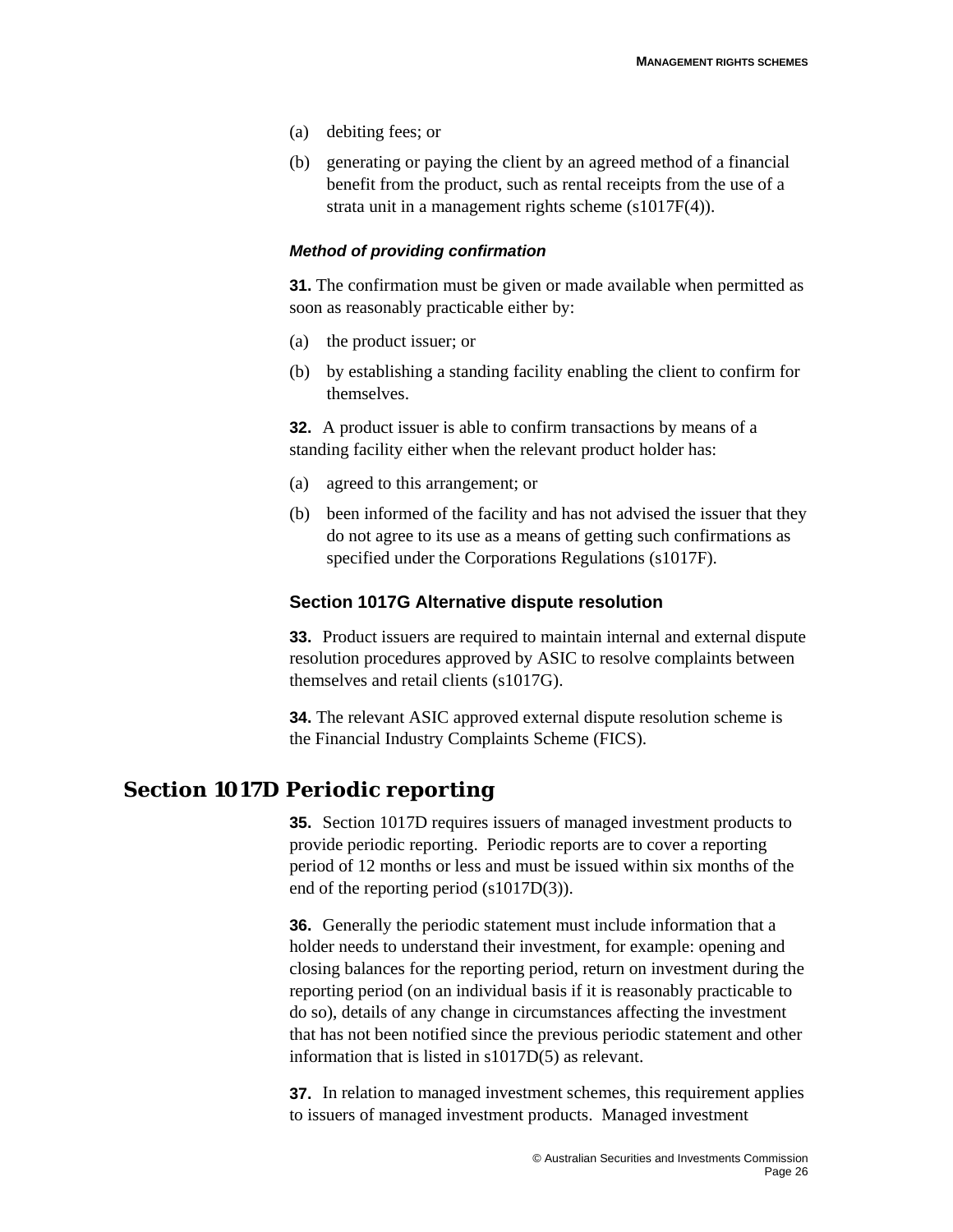products are interests in registered managed investment schemes  $(s764A(1)(b)).$ 

**38**. Periodic reporting under s1017D does not apply to management rights schemes because, due to the exemption we have given them from scheme registration, the schemes are unregistered. Therefore interests in the scheme are not managed investment products. Our policy is generally to require operators of schemes that we exempt from registration to comply with the periodic reporting requirements under the conditions of our exemption (see [PS 169.24]).

## **Requirement for a responsible person for PDS**

**39.** Generally, the product issuer of a financial product must prepare the PDS. This person is known as the 'responsible person' for the PDS (s1013A). The product issuer is regarded as the person who is responsible for the obligations owed under the product to the client or a person nominated by the client (s761E).

**40.** The details of the product issuer must be included in the PDS  $(s1013D(1)(a))$ .

**41.** The operator of a management rights scheme would be the responsible person for the product with the obligation to issue a PDS.

# **Furniture and rental guarantees**

## **Current ASIC policy on the upfront acquisition of standard furniture packages**

**42.** Our policy on management rights schemes and the associated Class Orders [CO 02/304] and [CO 02/305] and [PF 187] do not explicitly address whether an operator can make the acquisition of a standard furniture packages a requirement to participate in a management rights scheme.

**43.** There is a prohibition on requiring any payment to join the scheme. However, if the operator buys the furniture and then seeks reimbursement there is the opportunity for such a cost to be charged as a scheme expense as 'one or more payments of the Investors reasonable proportion of the Operator's fees and expenses with respect to the management of the Scheme': [CO 02/304], [CO 02/305], [PF 187].